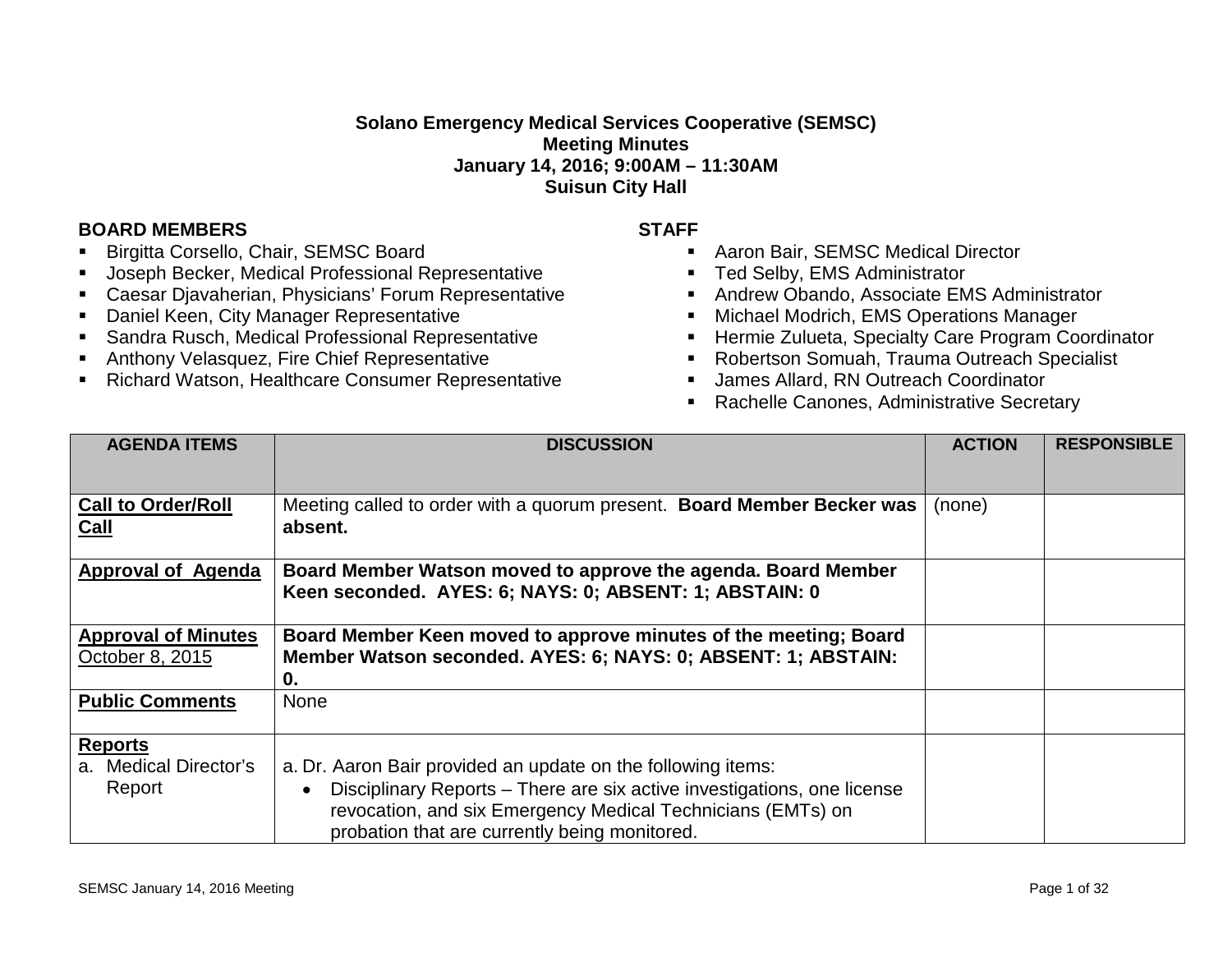|                                     | Policy 6605 - Continuous Positive Airway Pressure (CPAP) was<br>$\bullet$<br>revised to expand age range and usage.<br>Policy 6603 - Intraosseous (IO) Cannulation was revised to include<br>access point at the humeral head.<br>There are four revised protocols with regard to pediatric tachycardia,<br>pediatric seizures, abdominal pain, and adult seizures. The revisions<br>deal with updating routine care and expanding medication options.                                                                                                                                                                                                                                                                                                                                                                                                                                                                                                                                                                                                                                                                                                                                                                                                                                                                                                                                                                                                                                                                                 |  |
|-------------------------------------|----------------------------------------------------------------------------------------------------------------------------------------------------------------------------------------------------------------------------------------------------------------------------------------------------------------------------------------------------------------------------------------------------------------------------------------------------------------------------------------------------------------------------------------------------------------------------------------------------------------------------------------------------------------------------------------------------------------------------------------------------------------------------------------------------------------------------------------------------------------------------------------------------------------------------------------------------------------------------------------------------------------------------------------------------------------------------------------------------------------------------------------------------------------------------------------------------------------------------------------------------------------------------------------------------------------------------------------------------------------------------------------------------------------------------------------------------------------------------------------------------------------------------------------|--|
| b. EMS<br>Administrator's<br>Report | b. Mr. Ted Selby, EMS Administrator, provided an update on the following<br>items:<br>1. General Update – Mr. Selby began his report by naming the new<br>members of the EMS Agency, which include Andrew Obando, the new<br>EMS Manager and Assistant Administrator; Kwasi Somuah, the new<br>Trauma Outreach and Education Specialist; and Hermie Zulueta, the<br>new Specialty Care Program Coordinator. It was also announced that<br>Keith Erickson, the EMS Coordinator, is out on family leave after<br>becoming a new father to twins.<br>Mr. Selby also announced that planning for the 2016 National EMS<br>Week will begin shortly. This year the American College of Emergency<br>Physicians (ACEP) has identified May 15-21 as National EMS Week<br>2016. EMS Staff along with partners will begin planning activities to<br>recognize Emergency Medical workers during the week. As in the<br>past, a planning team will be identified and will likely offer public<br>outreach activities as well as educational opportunities for EMS<br>personnel. An EMS Appreciation Event will also be held.<br>Mr. Selby added that the EMS Agency received word from the County<br>Auditor Controller's Office (ACO) that the annual audit of SEMSC will<br>commence in the very near future at a cost in the neighborhood of<br>\$11,550.00. The ACO estimates the audit will not exceed 110 hours<br>and will bill the Cooperative at a rate of \$105 per hour. An update will<br>be provided at the next SEMSC Board Meeting. |  |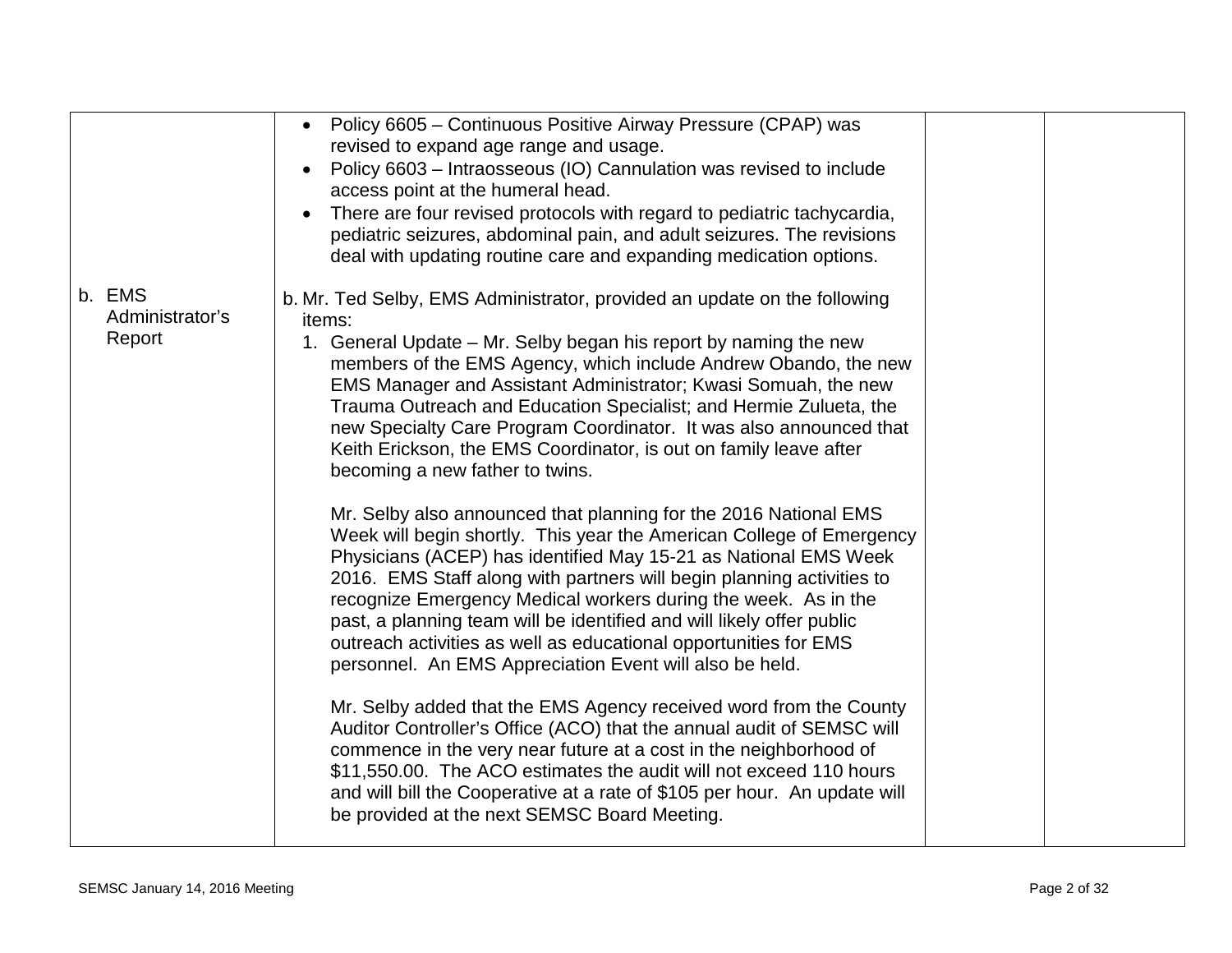| 2. System Performance Report - Mr. Selby stated that Medic Ambulance<br>and the Public Private Partnership (PPP) Fire Department partners<br>have continued their exemplary service to the residents and visitors of<br>Solano County.                                                                                                                                                                                                                                                                                                                                                                                                                                                                                           |
|----------------------------------------------------------------------------------------------------------------------------------------------------------------------------------------------------------------------------------------------------------------------------------------------------------------------------------------------------------------------------------------------------------------------------------------------------------------------------------------------------------------------------------------------------------------------------------------------------------------------------------------------------------------------------------------------------------------------------------|
| Response time statistics for the first quarter of FY 2015-2016 for Medic<br>Ambulance are at an average of 99%. It was added that Solano<br>County is fortunate to have a provider that is so committed to the<br>community it serves.                                                                                                                                                                                                                                                                                                                                                                                                                                                                                           |
| The PPP Fire Departments continue to provide very strong support.<br>Response time averages for this quarter – Benicia was at 96.9%,<br>Dixon was at 94.6%, Fairfield was at 90.7%, and Vallejo was at 94.7%.                                                                                                                                                                                                                                                                                                                                                                                                                                                                                                                    |
| 3. Trauma Update – Mr. Selby stated that at the last Board meeting staff<br>was directed to research how extraordinary circumstances might be<br>defined in the case of designating multiple level I or II trauma centers<br>in a catchment area with less than 700,000 persons. Staff was also<br>asked to determine whether there is a disproportionate impact on<br>Vallejo residents as a result of using the Trauma System destination<br>protocols currently in place.                                                                                                                                                                                                                                                     |
| With regard to the former, the only County that staff could locate in this<br>state wherein two level II trauma centers are designated, without a<br>population exceeding 700,000, is Stanislaus County; with a population<br>of about 525,000. Two Level II trauma centers were designated in<br>February of 2004, and both are situated within the city of Modesto.<br>Stanislaus County is part of a multi-county EMS Agency, thus, traffic<br>from the other counties within the Agency: Alpine, Amador, Calaveras,<br>and Mariposa, with a combined population of about 625,000 can be<br>directed to utilize the trauma centers in Modesto. Furthermore, much<br>of Merced County directs their trauma traffic to Modesto. |
|                                                                                                                                                                                                                                                                                                                                                                                                                                                                                                                                                                                                                                                                                                                                  |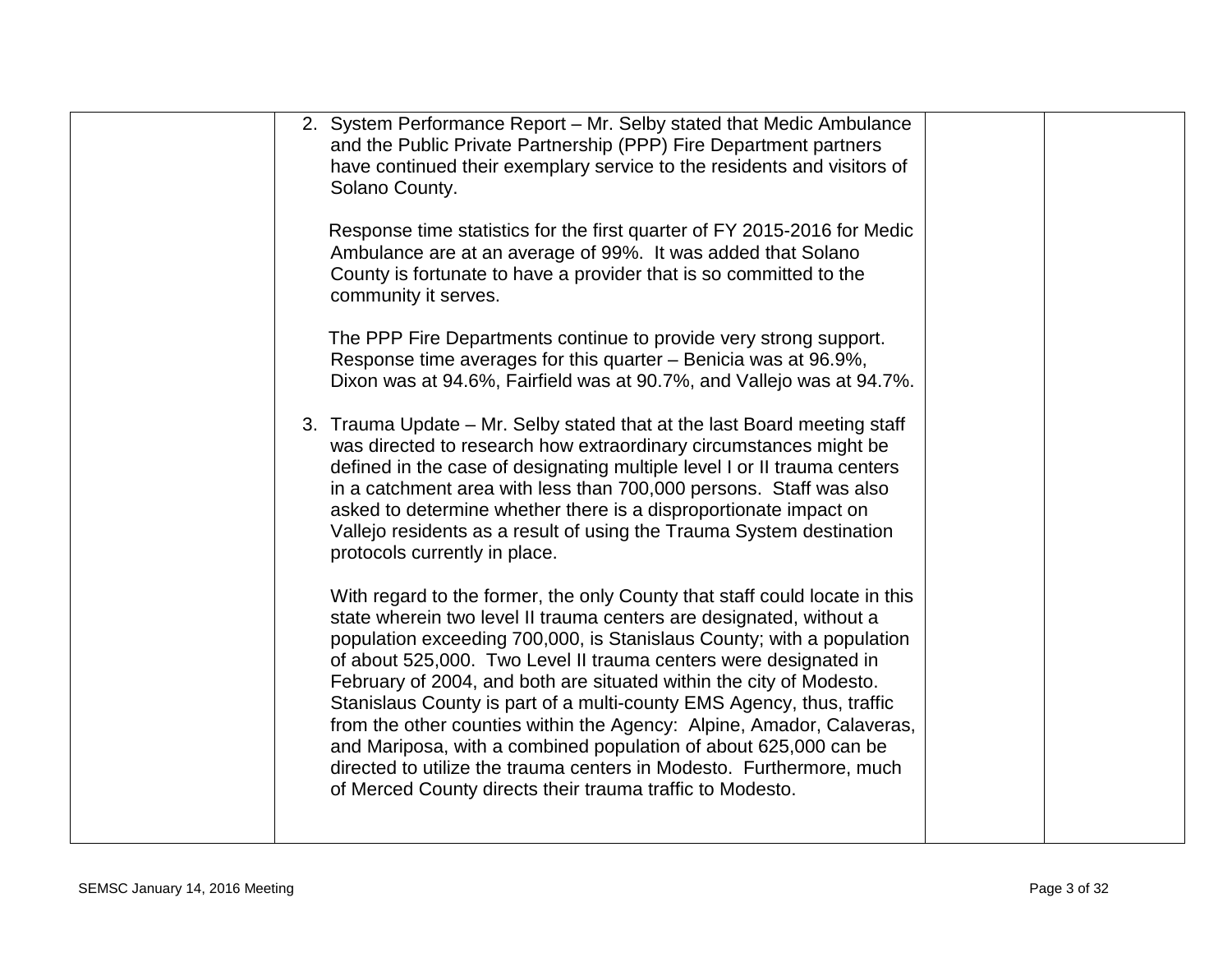|                           | It is the understanding of staff that the combined populations are<br>factored into the catchment area requirements and as such the<br>circumstances warranted designation of both hospitals.                                                                                                                                                                                                                                                                                                                                                                                                                                                                                                                                                                                                                                               |  |
|---------------------------|---------------------------------------------------------------------------------------------------------------------------------------------------------------------------------------------------------------------------------------------------------------------------------------------------------------------------------------------------------------------------------------------------------------------------------------------------------------------------------------------------------------------------------------------------------------------------------------------------------------------------------------------------------------------------------------------------------------------------------------------------------------------------------------------------------------------------------------------|--|
|                           | Mountain Valley EMS Policy requires a Request for Proposal (RFP)<br>process to be used when designating Level II trauma centers. Mr.<br>Selby added, that on a side note, the Board might be wondering how<br>two Level II Trauma centers operate in the same city. The Agency has<br>implemented a rotation system, similar to our air ambulance rotation<br>system.                                                                                                                                                                                                                                                                                                                                                                                                                                                                       |  |
|                           | With regard to the disproportionate impact on Vallejo residents, staff<br>would not consider this to be the case. Residents in Rio Vista and<br>other unincorporated areas of the County have transport times similar<br>to, or greater than, those experienced by residents of Vallejo.<br>Furthermore, the number of critical Level II trauma patients requiring<br>transport is very low. Within the City of Vallejo, it is estimated that the<br>average is probably about one to two a month. Most Vallejo trauma<br>patients meet Level III criteria and are transported to NorthBay.                                                                                                                                                                                                                                                 |  |
| c. Contractor's<br>Report | c. James Pierson, Vice President of Operations for Medic Ambulance<br>provided an update on current and future issues for their company. Mr.<br>Pierson stated that 2015 was a great year for their company, especially<br>with the opening of their new headquarters in Vallejo. He added that for<br>2016, Medic Ambulance is looking forward to the expansion of the<br>Community Paramedicine (CP) Program, as well as their Automatic<br>External Defibrillator (AED) Program to benefit the community. The<br>company has also purchased four new ambulances that will be included in<br>their fleet in the next six to eight months. Mr. Pierson likewise stated that<br>Medic looks forward to working with the local fire departments, hospitals,<br>and EMS Agency on a collaborative approach towards improving patient<br>care. |  |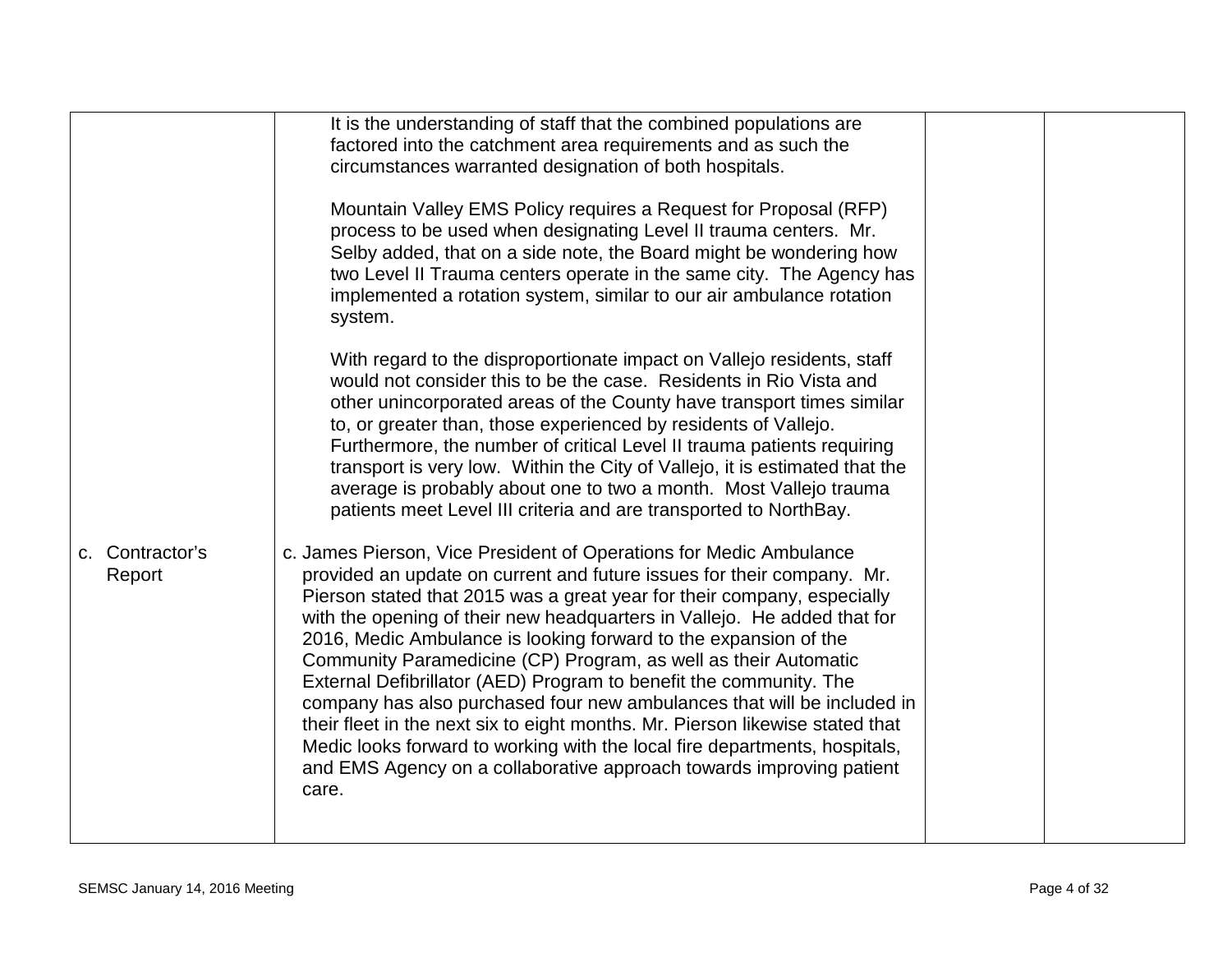|                                         | In February, Medic Ambulance will submit their application to become an<br>Accredited Center of Excellence (ACE) with the National Academies of<br>Emergency Dispatch. In June, Medic Ambulance will submit their<br>application for re-accreditation with the Commission on the Accreditation<br>of Ambulance Services (CAAS). Medic has been accredited by CAAS for<br>ten years, being the first one accredited in Northern California. Currently,<br>there are nine CAAS accredited ambulance companies in Northern<br>California.                                                                                                                                                                                                                                          |  |
|-----------------------------------------|---------------------------------------------------------------------------------------------------------------------------------------------------------------------------------------------------------------------------------------------------------------------------------------------------------------------------------------------------------------------------------------------------------------------------------------------------------------------------------------------------------------------------------------------------------------------------------------------------------------------------------------------------------------------------------------------------------------------------------------------------------------------------------|--|
|                                         | Mr. Pierson also informed the SEMSC Board that Medic Ambulance will<br>have an expanded presentation at the April Board Meeting in regards to<br>the Community Paramedicine Program, which will include more tangible<br>data, possibly a video on the program. Medic Ambulance added that<br>there are only 77 Community Paramedics in the State of California, and<br>six of them work in Solano County. Medic recognized these six<br>Community Paramedics with Certificates from the University of California<br>Los Angeles (UCLA) Center of Prehospital Care, David Geffen School of<br>Medicine after completing the rigorous training program. The Community<br>Paramedics recognized were Cliff Henderson, Brian Meader, Scott Wood,<br>Jim Bugai, and Elisa Martinez. |  |
|                                         | Mr. Pierson likewise announced that Brian Meader, along with seven other<br>Community Paramedic leaders, was recognized by California's<br>Emergency Medical Services Authority (EMSA) with the EMS Innovation<br>Award during ceremonies held in San Francisco in December 2015.                                                                                                                                                                                                                                                                                                                                                                                                                                                                                               |  |
| <b>Regular Calendar</b><br>Items:       |                                                                                                                                                                                                                                                                                                                                                                                                                                                                                                                                                                                                                                                                                                                                                                                 |  |
| a. Selection of Vice-<br>Chair for 2016 | a. Board Chair Corsello stated that the SEMSC Board Bylaws require a Vice<br>Chair to be selected each year at the January meeting. As there were no<br>volunteers, Board Chair Corsello inquired if Board Member Watson was<br>willing to again be the Vice Chair. Board Member Watson agreed.                                                                                                                                                                                                                                                                                                                                                                                                                                                                                 |  |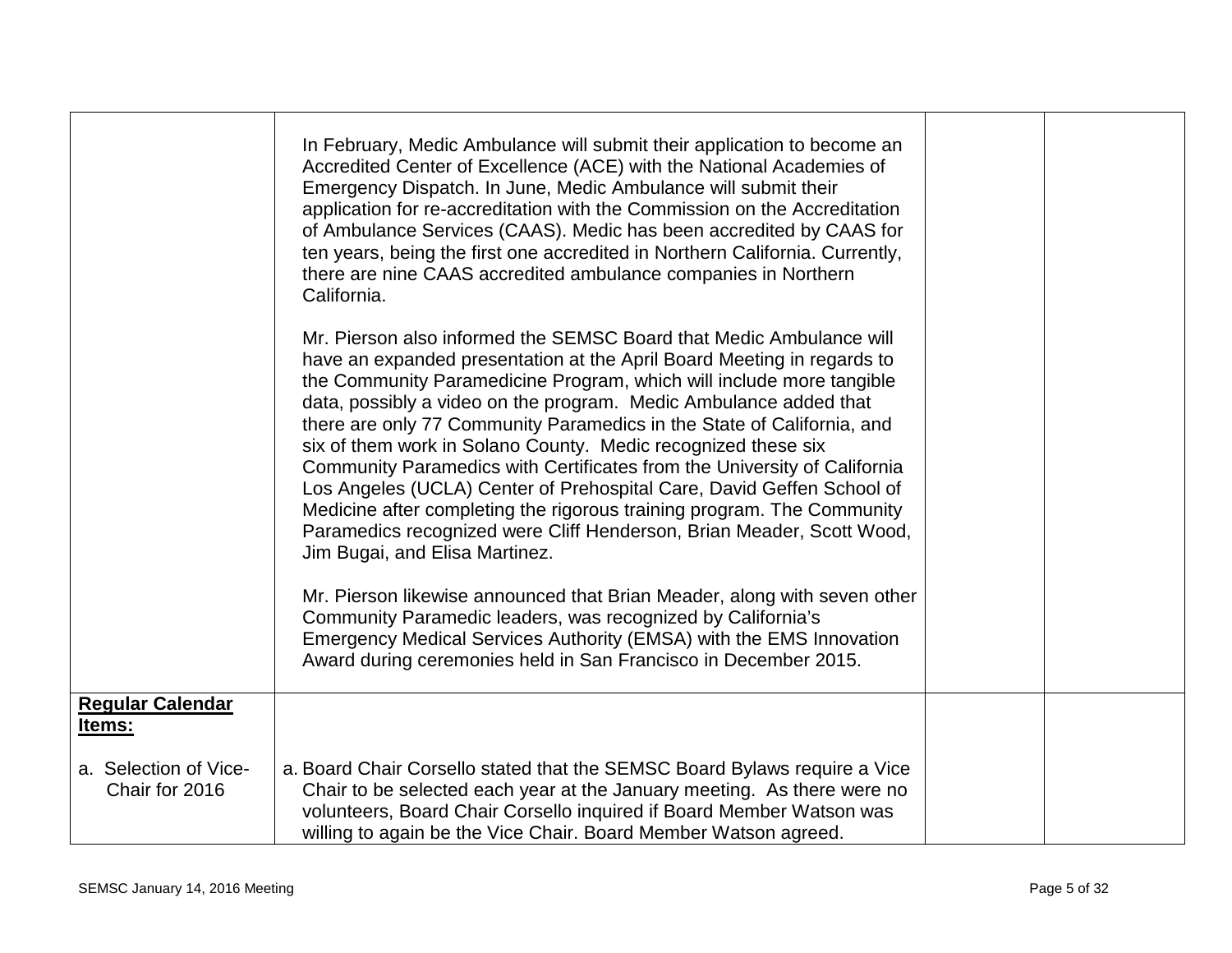|                                                                                                               | Board Member Keen made the motion to appoint Board Member<br>Watson as Vice Chair. Board Member Djavaherian seconded.<br>AYES: 6; NAYS: 0; ABSENT: 1; ABSTAIN: 0                                                                                                                                                                                                                                                                                                                                                                                                                                                                                                                                                                                                                                                                                                                                                                                                                                                                                                                                                                                                                                                           |  |
|---------------------------------------------------------------------------------------------------------------|----------------------------------------------------------------------------------------------------------------------------------------------------------------------------------------------------------------------------------------------------------------------------------------------------------------------------------------------------------------------------------------------------------------------------------------------------------------------------------------------------------------------------------------------------------------------------------------------------------------------------------------------------------------------------------------------------------------------------------------------------------------------------------------------------------------------------------------------------------------------------------------------------------------------------------------------------------------------------------------------------------------------------------------------------------------------------------------------------------------------------------------------------------------------------------------------------------------------------|--|
| b. Adopt Resolution<br>Establishing<br><b>Specialty Care</b><br>Center & Air<br>Ambulance<br><b>Standards</b> | b. Mr. Selby stated that in 2014 the EMS Agency began working on<br>development of a resolution that would provide standards and guidelines<br>for specialty centers and air ambulance operators. With the SEMSC<br>Board's approval, the services of Page, Wolfberg and Wirth were engaged<br>to conduct a thorough study and develop a resolution. It was noted that<br>the same firm was engaged to develop the Specialty Care Transport<br>Resolution a few years ago. Doug Wolfberg spearheaded the project and<br>conducted two stakeholder meetings which were both very well attended.<br>Mr. Selby announced that Mr. Wolfberg is unable to attend the meeting so<br>his partner Ken Brody is here to present, while Mr. Wolfberg will join the<br>meeting via telephone.                                                                                                                                                                                                                                                                                                                                                                                                                                         |  |
|                                                                                                               | Ken Brody gave an introduction of the proposed resolution being<br>presented to the SEMSC Board for approval. Mr. Brody stated that Doug<br>Wolfberg participated in the meetings with stakeholders and will discuss<br>that process on the phone. Mr. Brody stated that the proposed resolution<br>establishes standards and a framework for oversight of base hospitals,<br>alternative base stations, ST Elevation Myocardial Infarction (STEMI)<br>receiving centers (SRCs), trauma centers, Emergency Departments<br>Approved for Pediatrics (EDAP), and air ambulance service providers. It<br>was added that there is provision in the resolution for SEMSC to designate<br>other facilities that are not specifically mentioned in the resolution to<br>perform other special EMS system functions. In addition to the standards<br>that are set forth in the resolution, Solano EMS has historically established<br>performance and clinical standards through policies, protocols, and other<br>regulations in which stakeholders have significant input. This resolution<br>will not change this process. Stakeholders will continue to have significant<br>input in the development of policies and protocols. |  |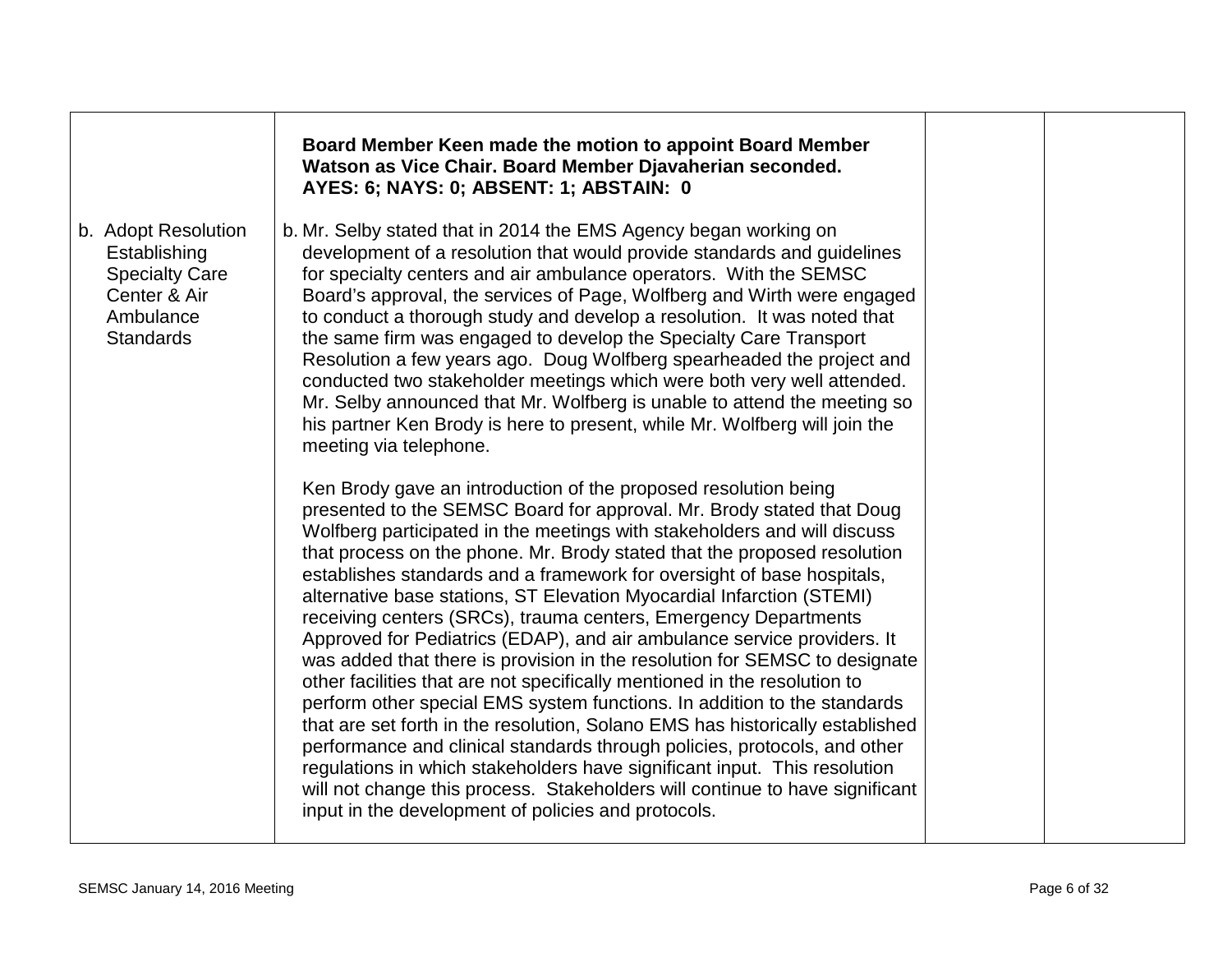| Mr. Brody explained the resolution provides a process for dealing with a<br>situation wherein a designated facility or air ambulance provider does not<br>continue to meet designation criteria or violates performance standards,<br>policies, or protocols. This proposed resolution works together with<br>Resolution 11-001. The process provides for the offending facility or<br>provider to cure the defect within a specified period of time. Additionally, if<br>the defect is not amenable to being cured within a short period of time,<br>there is a provision that the provider can submit a corrective action plan                                                                                                                                                                                      |  |
|-----------------------------------------------------------------------------------------------------------------------------------------------------------------------------------------------------------------------------------------------------------------------------------------------------------------------------------------------------------------------------------------------------------------------------------------------------------------------------------------------------------------------------------------------------------------------------------------------------------------------------------------------------------------------------------------------------------------------------------------------------------------------------------------------------------------------|--|
| subject to approval of the Solano EMS Agency. Alternatively, if the<br>specialty care or air ambulance providers believe they have not done<br>anything wrong, they can challenge the alleged deficiency by going<br>through the appeal process set forth in Resolution 11-001.                                                                                                                                                                                                                                                                                                                                                                                                                                                                                                                                       |  |
| Mr. Brody also pointed out that there was a typographical error on the<br>proposed resolution, in section 5.D where it references section H.B, which<br>should in fact say 5.B.                                                                                                                                                                                                                                                                                                                                                                                                                                                                                                                                                                                                                                       |  |
| Mr. Brody then went over some highlights of the proposed resolution. Mr.<br>Brody stated that with respect to base hospitals and alternative base<br>stations, the resolution provides that they are to implement the policies<br>and procedures with respect to medical direction of prehospital personnel.<br>The proposed resolution also contains some basic requirements that base<br>stations and alternative base stations are to satisfy, but allows the<br>flexibility to waive some of those requirements in relation to alternative<br>base stations on a case by case basis if the need arises. Base stations<br>and alternative base stations would also be required to participate with<br>other EMS system participants to develop a hospital specific EMS system<br>quality improvement (QI) program. |  |
| With regard to SRCs, the proposal provides that if a paramedic secures a<br>positive STEMI result on a 12-lead electrocardiogram (ECG) monitor, they<br>are to report that alert to a SRC, and if they are capable of doing so, they<br>are to transmit that report to the Emergency Department (ED) of that<br>hospital.                                                                                                                                                                                                                                                                                                                                                                                                                                                                                             |  |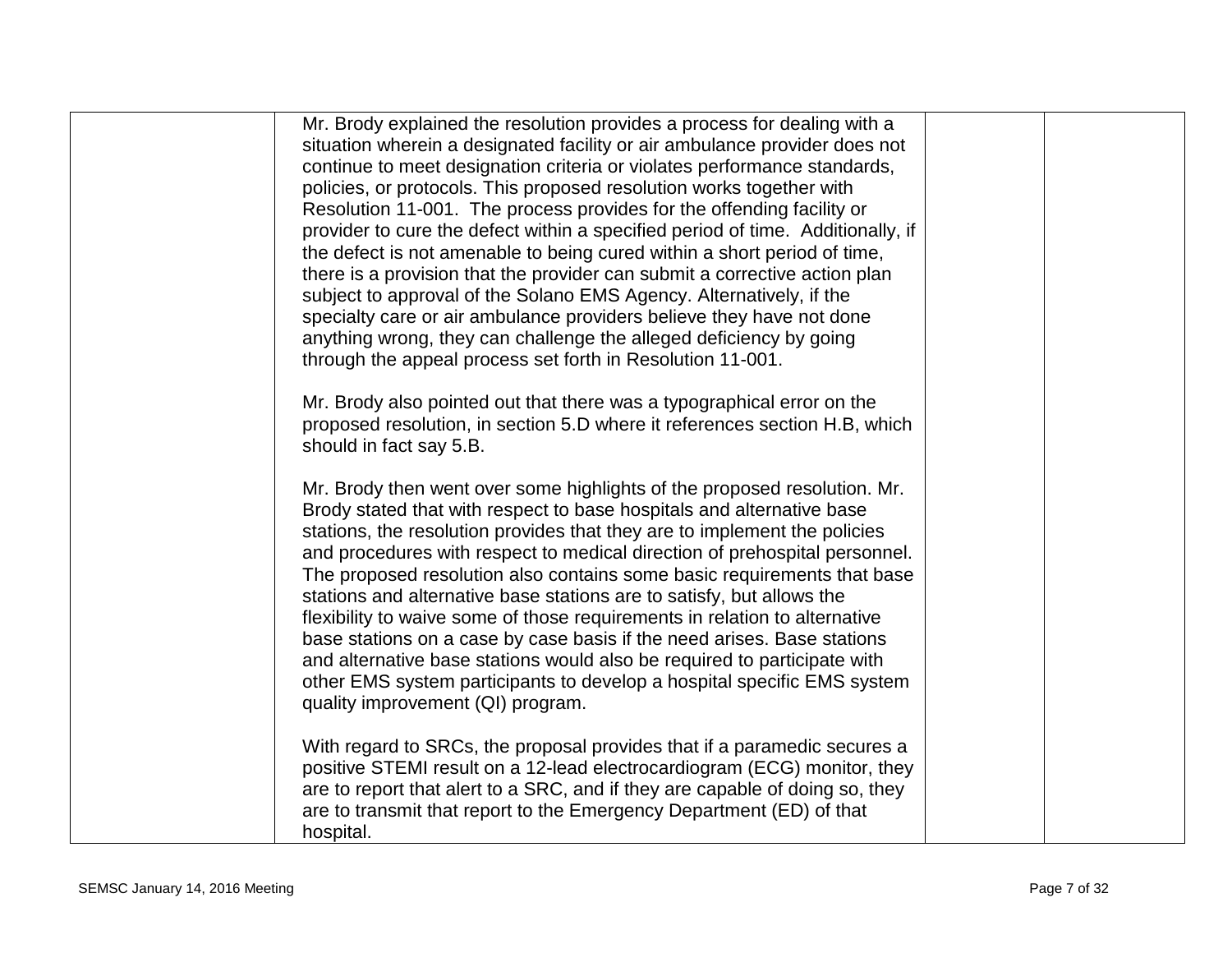|  | In addition, the provisions dealing with SRCs provide that there be a<br>multidisciplinary STEMI peer review committee that would work with and<br>make recommendations to the STEMI quality improvement committee. All<br>SRCs would also be required to enter into contracts with other hospitals<br>for the transfer of STEMI patients.<br>In regard to trauma centers, the resolution provides that when an<br>ambulance crew is assessing, treating, or transporting a critical trauma                                                                                                                         |  |  |
|--|---------------------------------------------------------------------------------------------------------------------------------------------------------------------------------------------------------------------------------------------------------------------------------------------------------------------------------------------------------------------------------------------------------------------------------------------------------------------------------------------------------------------------------------------------------------------------------------------------------------------|--|--|
|  | patient, if the protocols require that the crew seek medical direction or if<br>the crew otherwise determines that they need to seek medical direction,<br>they are to seek that direction from a designated Level II Trauma center. It<br>was pointed out that the term critical trauma patient is defined in the<br>resolution as those trauma patients that the local trauma treatment<br>protocols and trauma triage algorithm (TTA) already require to be<br>transported to a designated Level II Trauma center. There are four of<br>these types of patients that are currently specified in the current TTA. |  |  |
|  | These are patients that have (1) penetrating trauma to the head, exclusive<br>of facial injuries; (2) trauma patients with a Glasgow Coma Scale (GCS) of<br>12 or less; (3) a trauma patient with open or depressed skull fracture; and<br>(4) a trauma patient that has paralysis. Like the SRCs, the designated<br>trauma centers would be required to enter into contract with other<br>receiving hospitals for the transfer of trauma patients. Furthermore, all the<br>trauma centers would be required to attend the trauma registry meetings.                                                                |  |  |
|  | In regard to EDAP, the resolution provides that if there is a pediatric<br>patient, who is defined as a patient who is 15 years of age or less, with a<br>critical injury, the patient is to be transported to a pediatric trauma center.<br>If the pediatric patient has a critical illness, the patient is to be transported<br>to the closes EDAP facility. It was pointed out that there are some<br>exceptions to this pursuant to the trauma treatment plan and TTA.                                                                                                                                          |  |  |
|  |                                                                                                                                                                                                                                                                                                                                                                                                                                                                                                                                                                                                                     |  |  |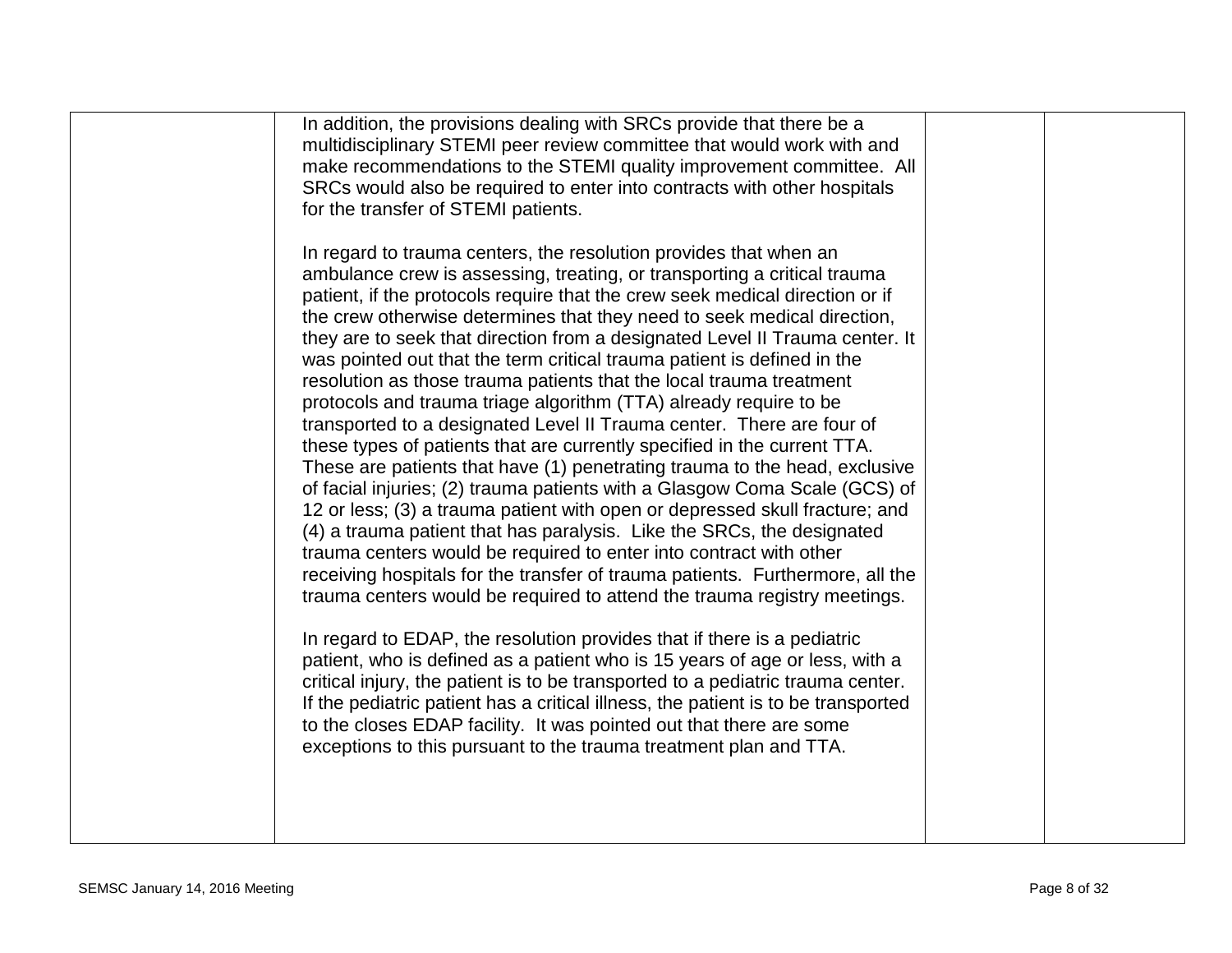| In addition to this, in regard to pediatric patients who are not critically ill or<br>injured, they are to be transported to the closest EDAP facility with the<br>exception that when a parent or guardian directs otherwise, that can be<br>accommodated provided that this direction is included in writing and<br>signed by the parent or guardian.                                                                                                                                                                                                                                                                                                                                            |  |
|----------------------------------------------------------------------------------------------------------------------------------------------------------------------------------------------------------------------------------------------------------------------------------------------------------------------------------------------------------------------------------------------------------------------------------------------------------------------------------------------------------------------------------------------------------------------------------------------------------------------------------------------------------------------------------------------------|--|
| For air ambulance service providers, the resolution requires that they<br>secure a permit to operate in Solano County if they are providing air<br>ambulance services that originate in the county. There are also<br>requirements for the air ambulance providers to follow local policies and<br>procedures with regard to medical control of the provider and flight crew,<br>and to follow the policies and procedures with respect to record keeping,<br>data reporting, and compliance with QI requirements. There is also a<br>requirement that the air ambulance providers have adequate resources to<br>provide air ambulance services in the county around the clock, 24/7 as<br>needed. |  |
| Finally, with regard to all of the designated facilities and air ambulance<br>providers that are subject to the proposed resolution, there is a<br>requirement that they satisfy Solano County policy and procedural<br>requirements with respect to data collection and reporting. There is a<br>statement in the resolution that Solano EMS will use best efforts to use<br>existing data so as to avoid requiring the facilities and providers repeat<br>data reporting to State, Federal, and other agencies such as private<br>accrediting organizations.                                                                                                                                     |  |
| Mr. Brody reiterated what he stated at the beginning of his presentation,<br>that he was not present at the stakeholders' meetings, but Mr. Doug<br>Wolfberg was in Solano County in July and November to meet with<br>stakeholders to hear their recommendations, listen to concerns, and<br>receive other input in relation to the proposed resolution.                                                                                                                                                                                                                                                                                                                                          |  |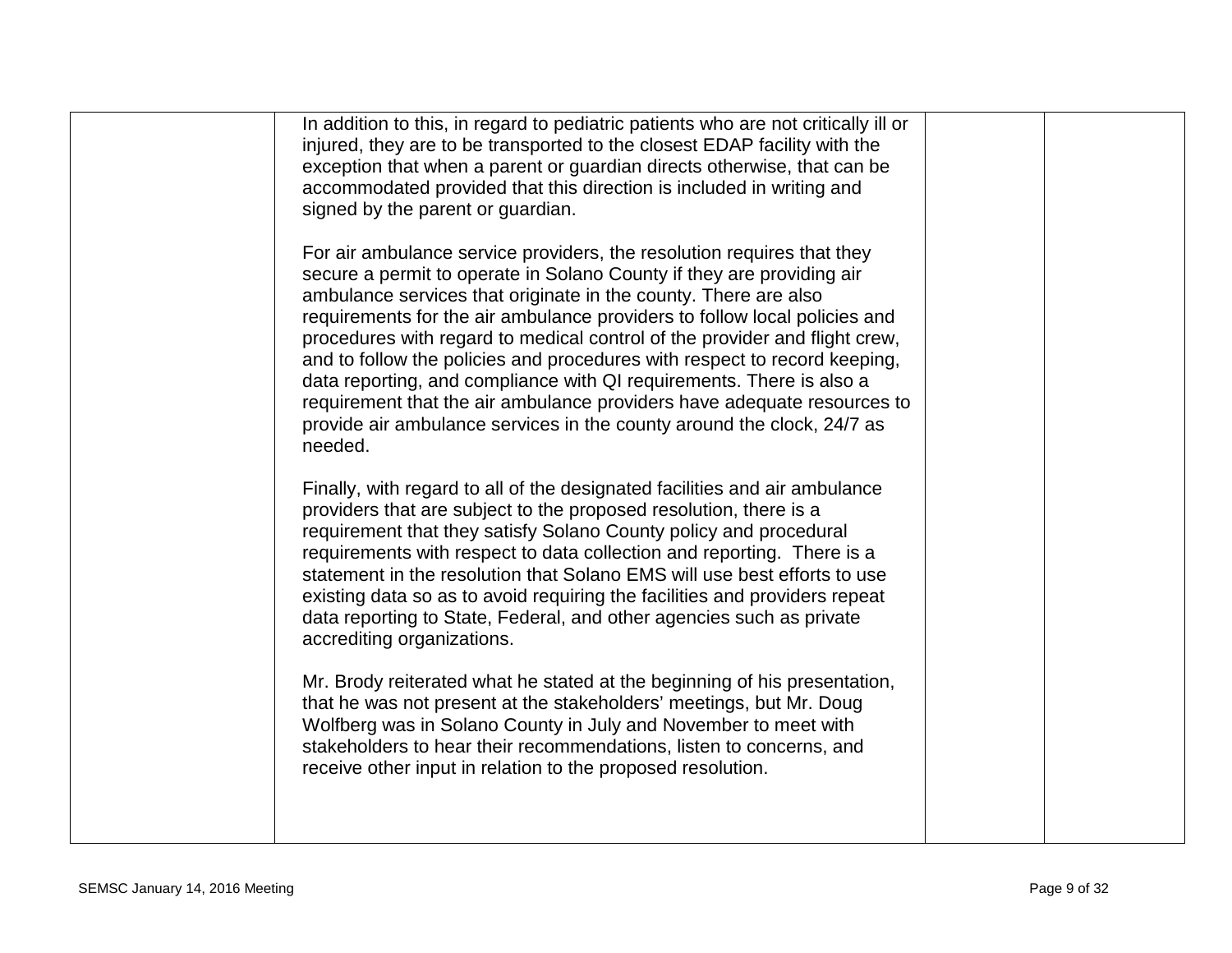| Doug Wolfberg who was on the phone explained further about that part of<br>the process. Mr. Wolfberg stated that he facilitated two stakeholders'<br>meetings. One on July 31, 2015 and one on November 4, 2015. The<br>initial draft of the proposed resolution was produced after the first<br>stakeholders' meeting in July and was then revised after the second<br>stakeholders' meeting. This revised resolution is now what is being<br>presented to the SEMSC Board for consideration.                                                                                                                                                                                                                                                                                                                                                                                                                                                                                                                                                                                                                                                                                                                                                                                                                                                                                                                                                                                                                                                                                                                                                                                                                                                                                                                                       |  |
|--------------------------------------------------------------------------------------------------------------------------------------------------------------------------------------------------------------------------------------------------------------------------------------------------------------------------------------------------------------------------------------------------------------------------------------------------------------------------------------------------------------------------------------------------------------------------------------------------------------------------------------------------------------------------------------------------------------------------------------------------------------------------------------------------------------------------------------------------------------------------------------------------------------------------------------------------------------------------------------------------------------------------------------------------------------------------------------------------------------------------------------------------------------------------------------------------------------------------------------------------------------------------------------------------------------------------------------------------------------------------------------------------------------------------------------------------------------------------------------------------------------------------------------------------------------------------------------------------------------------------------------------------------------------------------------------------------------------------------------------------------------------------------------------------------------------------------------|--|
| Mr. Wolfberg described that the two stakeholders' meetings were well<br>attended and were broadly representative of the designated facilities,<br>ground and air ambulance EMS providers, trauma, cardiac and<br>emergency physicians, providers, and administrators. The goal was to<br>produce the best possible resolution that reflected the stakeholders'<br>concerns as much as possible. It was added that the phrase "as much as<br>possible" is a critical phrase. In any stakeholder process that involves<br>those that are ultimately going to be regulated by the resolution or any<br>kind of regulation, no one is going to get everything they want. However, a<br>lot of what was in the resolution initially was modified based on<br>stakeholder input. Mr. Wolfberg also stated that there were a few ground<br>rules that were in place at those stakeholders' meetings. It was made<br>clear that not everyone was going to get everything they wanted, and<br>secondly it was important not to use the stakeholder process of<br>developing this resolution as an opportunity or forum to re-litigate things<br>that have been decided by the SEMSC Board. For instance, in 2011 the<br>SEMSC Board adopted a resolution dealing with discipline and<br>enforcement in the EMS system that established a process for appeals,<br>and hearings to occur. A few years ago, the SEMSC Board implemented<br>an exclusive operating area request for proposal (RFP). In 2013 the<br>SEMSC Board completed the trauma designation process which resulted<br>in the designation of a Level II Trauma center. This project was not the<br>appropriate time or forum to re-litigate any of those issues. That said,<br>many of the stakeholders' concerns were reflected in the final draft<br>presented to the Board. |  |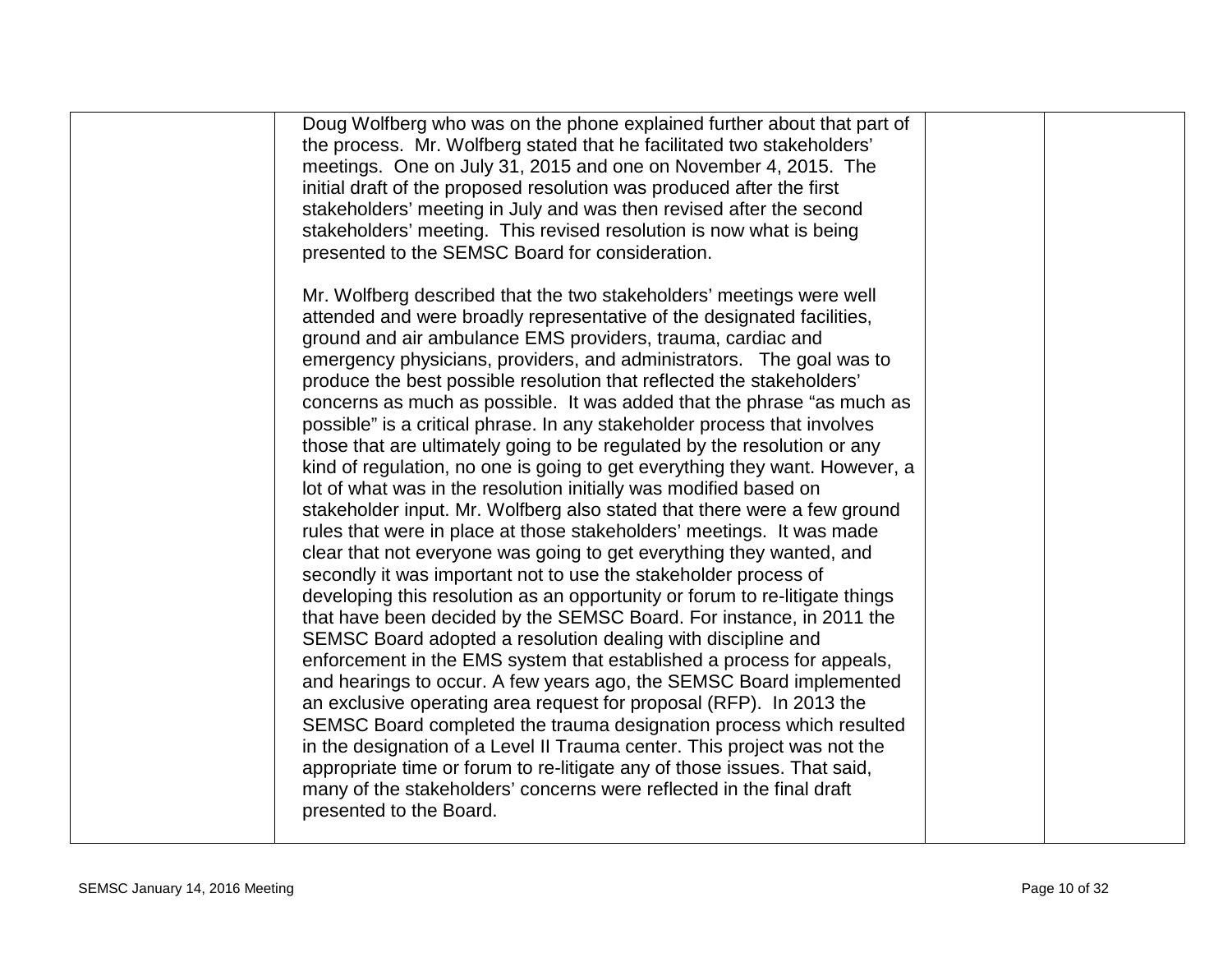| Mr. Wolfberg further stressed that although not everyone got everything<br>they wanted, a fair amount of accommodation was made in a number of<br>areas dealing with data, base hospital contact, and STEMI patient<br>destination that were all reflected in the final draft.                                                                                                                                                                                                                                                                                                                                                                                                                                                                                                                                                                                                                                                                                                                                                                                                                                                                                                                                                                                                                                                                                                                                                                                                                                                                                                                                                                                                                                                                                                                                                                                                                                                          |  |
|-----------------------------------------------------------------------------------------------------------------------------------------------------------------------------------------------------------------------------------------------------------------------------------------------------------------------------------------------------------------------------------------------------------------------------------------------------------------------------------------------------------------------------------------------------------------------------------------------------------------------------------------------------------------------------------------------------------------------------------------------------------------------------------------------------------------------------------------------------------------------------------------------------------------------------------------------------------------------------------------------------------------------------------------------------------------------------------------------------------------------------------------------------------------------------------------------------------------------------------------------------------------------------------------------------------------------------------------------------------------------------------------------------------------------------------------------------------------------------------------------------------------------------------------------------------------------------------------------------------------------------------------------------------------------------------------------------------------------------------------------------------------------------------------------------------------------------------------------------------------------------------------------------------------------------------------|--|
| Dr. Pete Zopfi of NorthBay Medical Center addressed the SEMSC Board<br>regarding this agenda item. Dr. Zopfi stated that as a long-time member<br>and resident of Solano County, he would like to compliment the SEMSC<br>Board on the creation of the trauma system which has long been overdue,<br>and which has been functioning fantastically.<br>However, as the Trauma Medical Director and trauma surgeon at<br>NorthBay, he wanted to share his concerns about the proposed resolution.<br>His concerns are:<br>1. The first is on the second page of the resolution. Dr. Zopfi stated that it<br>is a minor detail but he believes it needs to be addressed. The second<br>paragraph where it states "Whereas, SEMSC has implemented a<br>trauma system and a hospital designated by SESMC to serve as a<br>trauma facility (sic)" is incorrect. The county has actually designated<br>three hospitals. NorthBay as Level III, Kaiser Vacaville as Level II, and<br>John Muir as an out-of-county Level II hospital.<br>2. The second point is on page three where the proposed resolution<br>defines a critical trauma patient. Dr. Zopfi stated that this directly<br>conflicts with Solano County's prehospital TTA. It was pointed out that<br>on the top of the first page of the existing TTA; it talks about patients<br>who have had traumatic arrest, uncontrolled airway or rapidly<br>deteriorating vital signs. Dr. Zopfi stated that he would consider this a<br>critical trauma patient, and that based on the algorithm, that patient<br>might end up going to the closest Emergency Department (ED), not<br>necessarily a Level I or II Trauma center. Furthermore, Dr. Zopfi<br>stated that from the list of various injuries listed on the TTA, from a<br>clinical standpoint, all are probably critical trauma patients that might<br>end up at a Level III, Level II, or Level I Trauma center, or perhaps |  |
| even the closest ED.                                                                                                                                                                                                                                                                                                                                                                                                                                                                                                                                                                                                                                                                                                                                                                                                                                                                                                                                                                                                                                                                                                                                                                                                                                                                                                                                                                                                                                                                                                                                                                                                                                                                                                                                                                                                                                                                                                                    |  |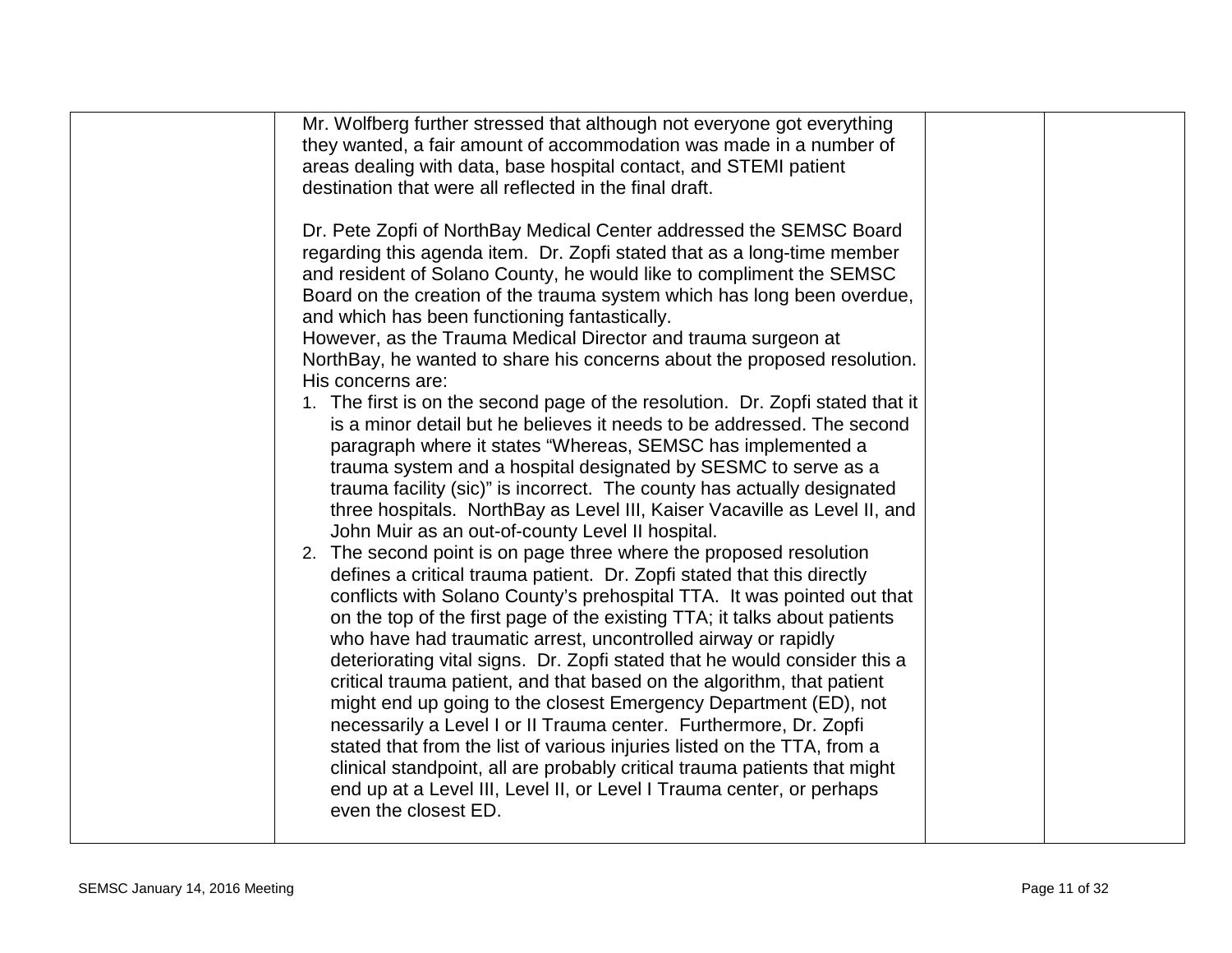| Dr. Zopfi added that to define a critical trauma patient as only a Level I    |  |
|-------------------------------------------------------------------------------|--|
| or Level II patient and that is where the patient should go, conflicts with   |  |
| the algorithm.                                                                |  |
| 3. Dr. Zopfi pointed out that the proposed resolution defines a Level II      |  |
| Trauma center on page three. However, as the county trauma system             |  |
| also has a Level III Trauma center, he believes that a Level III Trauma       |  |
| center should be added to the definitions as well.                            |  |
| 4. The last point, Dr. Zopfi stated is on page five of the proposed           |  |
| resolution, under medical direction for trauma centers, this is               |  |
| essentially recommending one trauma base hospital – the designated            |  |
| Level II Trauma center. This is in direct conflict with the current           |  |
| algorithm, pointing out that on the second page of the TTA, there is a        |  |
| geographical boundary, Lagoon Valley, as the point to which trauma            |  |
| center should be the base hospital. East of Lagoon Valley is Kaiser           |  |
| Vacaville, and west of Lagoon Valley is NorthBay. This is based on            |  |
| geography, and not an arbitrary designation of Level II or III, or any        |  |
| other sort of protocol. Dr. Zopfi added that he finds this concerning,        |  |
| since the current system is functioning very well with Kaiser Vacaville       |  |
| and NorthBay as the trauma base stations. It was added that they have         |  |
| worked with County staff to review some data to ensure that the               |  |
| trauma patients are going to the appropriate facilities, and there is no      |  |
| evidence to this point that this is not being achieved.                       |  |
|                                                                               |  |
| Mr. Ross Fay of CALSTAR addressed the SEMSC Board in regards to the           |  |
| section of the proposed resolution that deals with air ambulance. There       |  |
| are few if any substantive issues there that will be a problem or cannot be   |  |
| worked out. Paragraph 3-D essentially states that Federal Aviation            |  |
| Administration (FAA) regulations apply.                                       |  |
|                                                                               |  |
| Mr. Fay observed that this is a big gray area because the Airline             |  |
| Deregulation Act of 1992 or the Federal ADA as it is more commonly            |  |
| known, has language which states that Federal law would pre-empt State        |  |
| law regarding rates, routes, and services of certificated air carriers, which |  |
| CALSTAR, REACH, and any other air carrier would be subject to.                |  |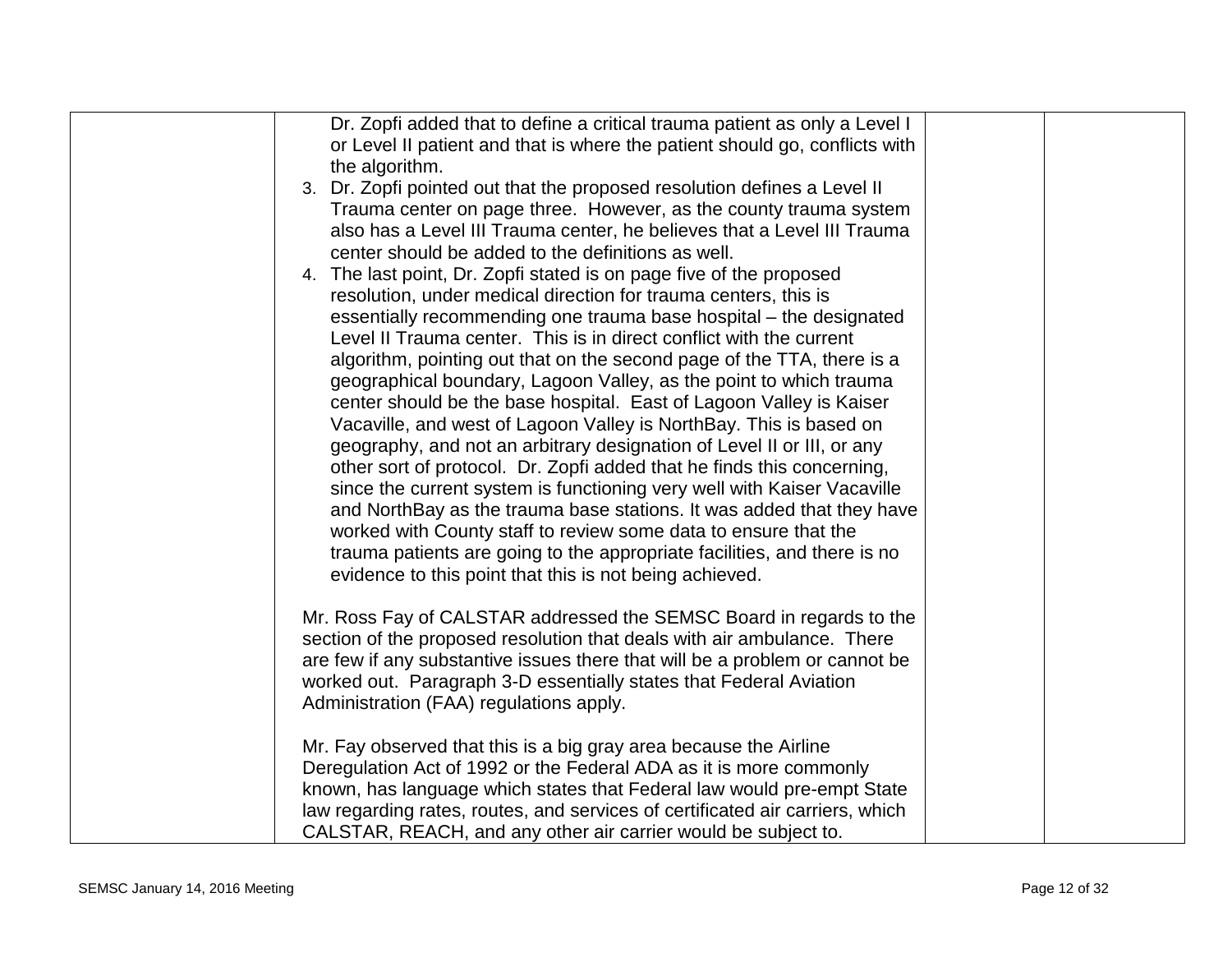| Mr. Fay further observed that this is generally accommodated for local<br>EMS Agencies (LEMSA). However, they are anticipating a ruling, or a<br>letter by the federal Department of Transportation (DOT) to further define<br>what this means because the regulation of services clearly is the purview<br>of the local agencies, but conflicts exist between what the FAA says what<br>you can do and cannot do.                                                                                                                                                                                                                                                                                                                                                                                                                                                                                                                                                                                                                                                                                                                                                                                                                                                                                                                                                                                                                                                                                                                                                                                               |  |
|------------------------------------------------------------------------------------------------------------------------------------------------------------------------------------------------------------------------------------------------------------------------------------------------------------------------------------------------------------------------------------------------------------------------------------------------------------------------------------------------------------------------------------------------------------------------------------------------------------------------------------------------------------------------------------------------------------------------------------------------------------------------------------------------------------------------------------------------------------------------------------------------------------------------------------------------------------------------------------------------------------------------------------------------------------------------------------------------------------------------------------------------------------------------------------------------------------------------------------------------------------------------------------------------------------------------------------------------------------------------------------------------------------------------------------------------------------------------------------------------------------------------------------------------------------------------------------------------------------------|--|
| Board Chair Corsello asked the Consultants to respond to the comments<br>and explain if there are things that the SEMSC Board needs to consider.<br>Mr. Wolfberg addressed the concerns of the two speakers. In regard to the<br>points brought up by Dr. Zopfi, Mr. Wolfberg had the following to say:<br>1. He agrees with the first point in that it would be more complete if all the<br>designated trauma centers, including the Level II and III that are in-<br>county and one Level II that is out-of-county, are included.<br>2. In regard to the second point that was raised, that the definition of a<br>critical trauma patient conflicts with the algorithm, Mr. Wolfberg opined<br>that it is consistent with the algorithm. The TTA specifically says that<br>the critical trauma patient is only the one that the algorithm says needs<br>to go to a Level I or Level II Trauma center. Mr. Wolfberg pointed out<br>the box that says take patient to the closest Level I or Level II Trauma<br>center. The one that says traumatic arrest, uncontrolled airway, or<br>rapidly deteriorating says that the patient should go to the closest ED.<br>The proposed resolution does not change this in the algorithm. Mr.<br>Wolfberg added that he agrees that a patient suffering from traumatic<br>arrest is critical. The term critical trauma patient was used for<br>convenience to define a trauma patient that needs to go to a Level I or<br>Level II Trauma center, and this may be adding to the confusion. The<br>term used could have been Level I or Level II patient to refer to the |  |
| patients that belong to that specific box in the algorithm that is treated<br>in that definition in the proposed resolution. Mr. Wolfberg observed<br>that this definition does not conflict with the TTA but in fact<br>incorporates it.                                                                                                                                                                                                                                                                                                                                                                                                                                                                                                                                                                                                                                                                                                                                                                                                                                                                                                                                                                                                                                                                                                                                                                                                                                                                                                                                                                        |  |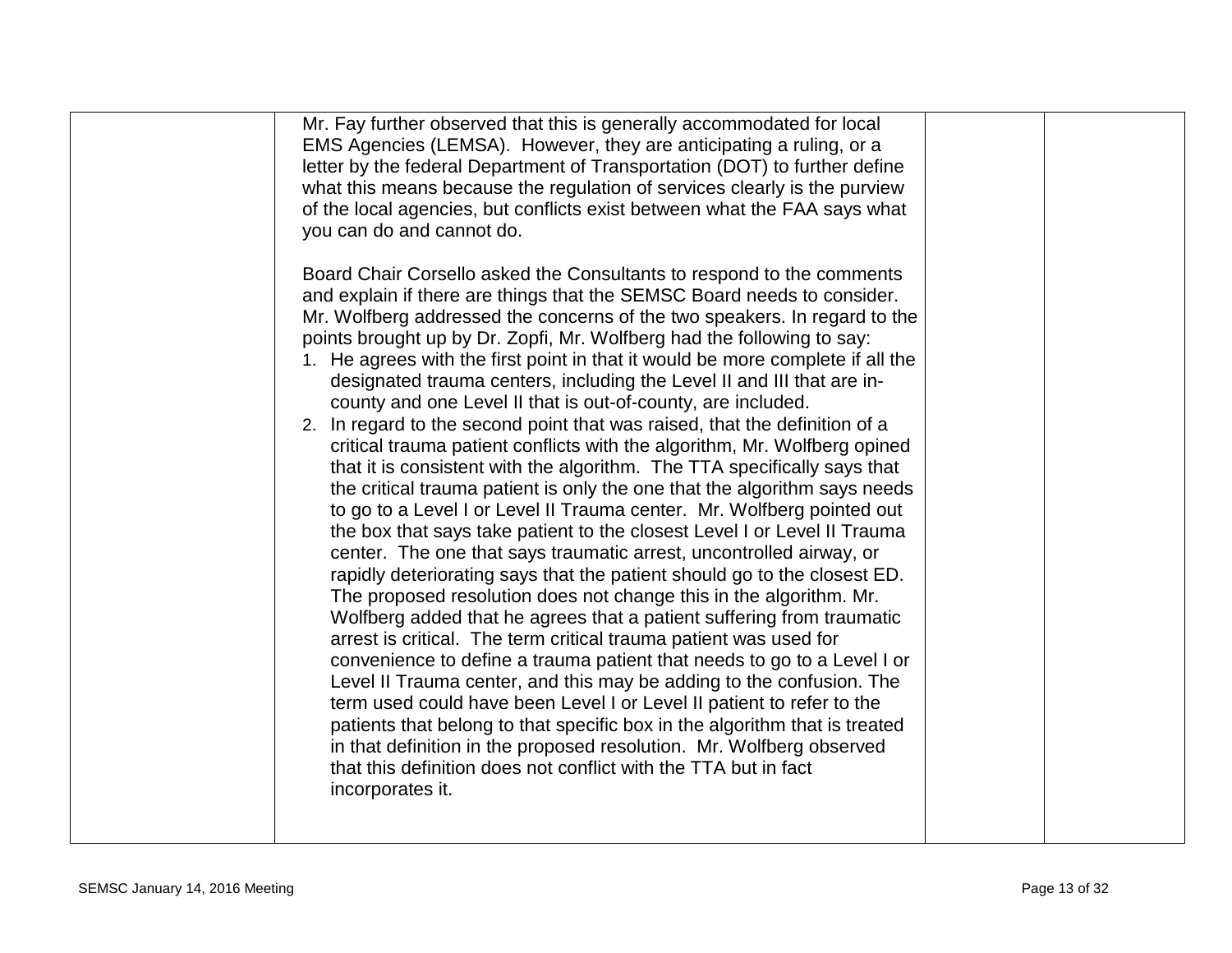| 3. Mr. Wolfberg stated that the proposed resolution does not regulate       |
|-----------------------------------------------------------------------------|
| anything in the Level III realm beyond what is already regulated. The       |
| definition of a Level III Trauma center can be added, but there is no       |
| regulatory objective for Level III centers in the proposed resolution.      |
| 4. With respect to Dr. Zopfi's fourth comment, where there will be a single |
| trauma base for the county, Mr. Wolfberg stated that this would be a        |
| change from existing procedure. Mr. Wolfberg noted that whatever the        |
| SEMSC Board approves by resolution would require any                        |
| inconsistencies in the provisions of an algorithm, regulation, policy,      |
| procedure, or protocol to be reformed to be consistent with adopted         |
| resolutions. Critical trauma patients the algorithm directs to go to a      |
| Level I or Level II trauma center (penetrating head trauma, GCS of 12       |
| or less, open or depressed skull fracture, or paralysis) should make        |
| base at a designated Level II Trauma center. Mr. Wolfberg added that        |
| it is critical to point out that this does not mean that those patients     |
| would necessarily have to go to a Level II Trauma center because the        |
| physician giving base directions could direct prehospital staff to take     |
| the patient to the nearest ED, and that would be entirely consistent        |
| with the algorithm. Where they make base is more of a centralized idea      |
| of getting those Level I or Level II patients to the appropriate hospital,  |
| then the trauma base hospital can direct EMS staff to the appropriate       |
| patient destination.                                                        |
|                                                                             |
| Research suggests that skills can erode if they are not sufficiently        |
| reinforced. It is for this reason that the California EMS Authority allows  |
| only one designated Level II Trauma center for 350,000 population. It       |
| is to maintain those required number of contacts to maintain those          |
| skills. They believe that this applies to both base command and             |
| treatment of patients in the trauma facility. Mr. Wolfberg stated that      |
| this is a policy choice that differs from the algorithm, but if the SEMSC   |
| Board at its discretion elects to adopt the resolution, the algorithm, will |
| be modified accordingly. It was added that this differs intentionally       |
| from the existing algorithm to reflect a policy choice that was the best    |
| advice given by stakeholders.                                               |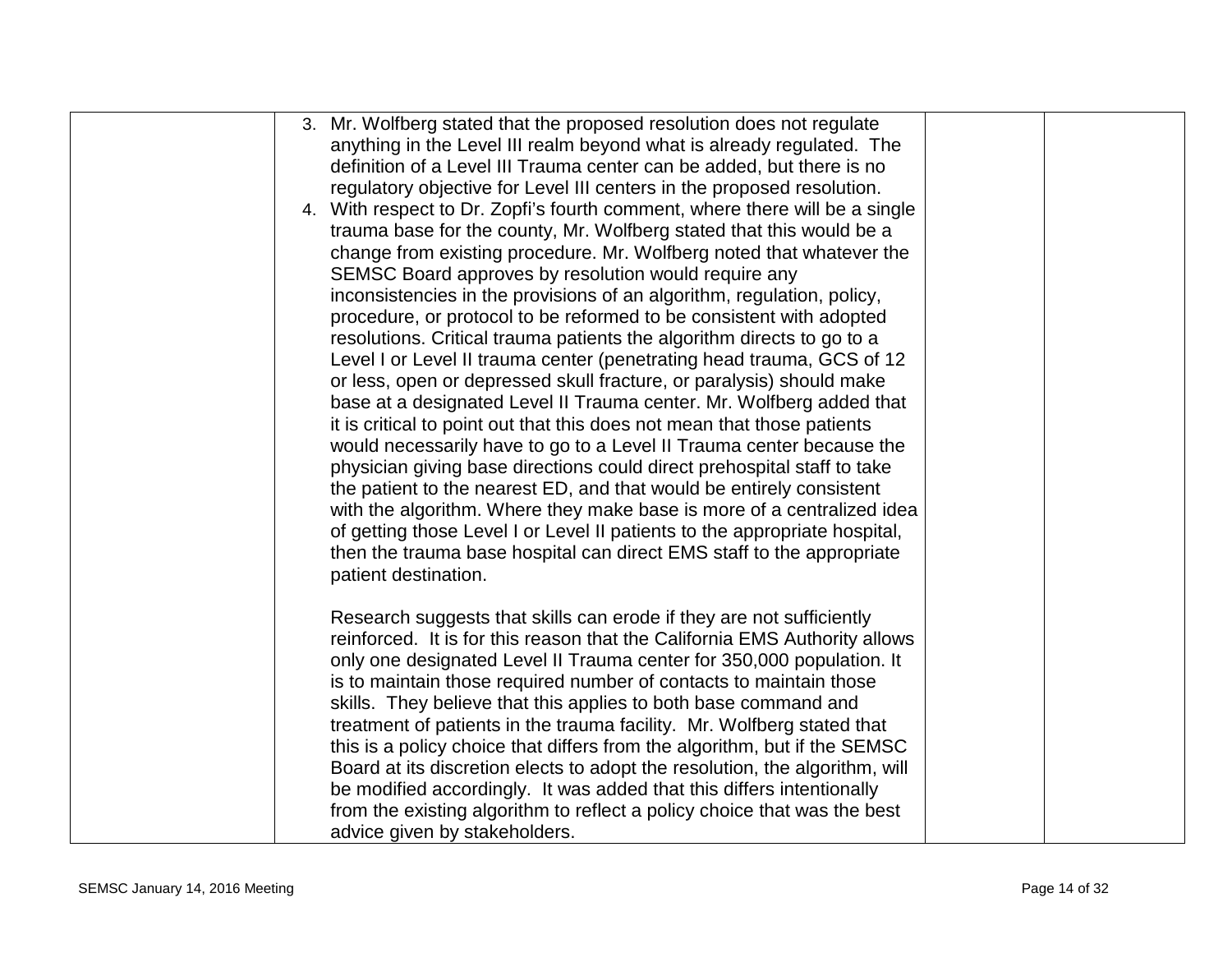In regard to the comment made by Mr. Fay of CALSTAR, Mr. Wolfberg stated that the Airline Deregulation Act preemption is an area he has spent a lot of time working on in his practice, and that he agrees that it is a gray area. One thing however, that can be summarized from case law is that counties, LEMSAs, and States certainly can regulate the medical aspect of air ambulance service. Clinical oversight, protocols, what medical equipment would be used and carried, are things that the courts have uniformly upheld the right of LEMSAs to regulate. Mr. Wolfberg pointed out two things that were done in this resolution in particular; one was to put a provision in the air ambulance section particularly in 3-B where it states that SEMSC shall establish policies and provisions that apply to medical control. In this way, it is being made clear that the county's area of regulation when it comes to air ambulance is medical; not rate, not routes, not services. This is entirely consistent with all of the case law interpreting the ADA and the preemption provision. Lastly, Mr. Wolfberg pointed out for the Board that on the last page of the proposed resolution, in paragraph seven, there is a Savings Clause inserted that says that if any provisions of the resolution are invalid for any reason, for instance if there were to be a future ruling that would say certain regulations by counties of air ambulance services is a violation of

the preemption clause under Federal Law, then the rest of the resolution would still be valid. This is a common clause that their firm drafts into these documents that would allow for that future possibility. Mr. Wolfberg added that they have taken that uncertainty from the Federal preemption clause into account and narrowed the focus of air ambulance regulation nearly to the clinical oversight issues which they believe local agencies clearly have the right to do under Federal law.

Board Chair Corsello asked staff to walk the Board through the changes that may have to be made based on the public comments, and the consultant's responses.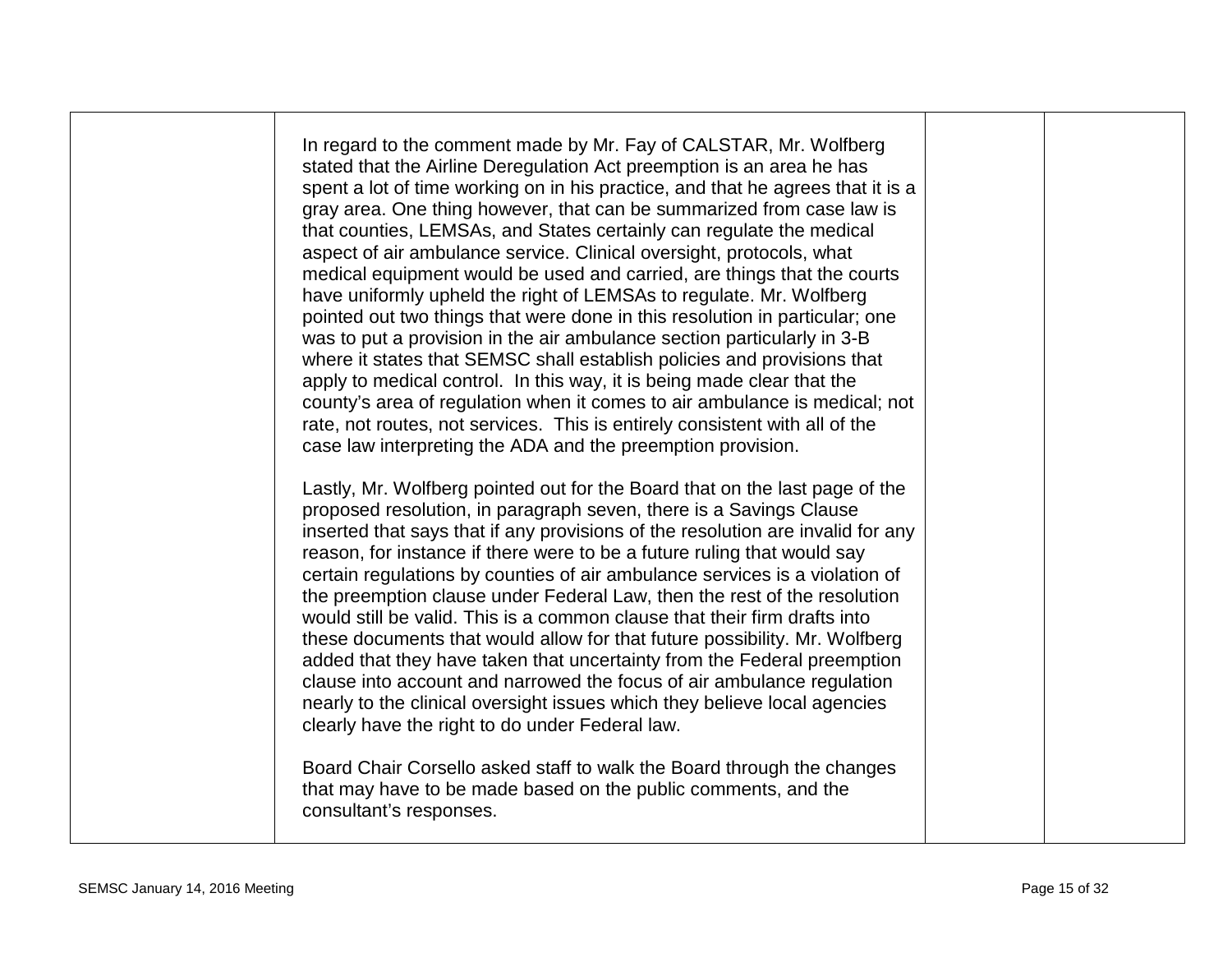| Mr. Selby stated that the Whereas clause that referenced a single hospital<br>should be revised, and would read, "Whereas, SESMC has implemented a<br>trauma system and hospitals designated by SESMC to serve as trauma<br>facilities are to adhere to policies and procedures established by SEMSC<br>" to address multiple facilities. Mr. Selby added that he believes that<br>with that one change, that would be adequate.                                                                                                                                                                                                                                                                                                                                                                                                   |  |
|------------------------------------------------------------------------------------------------------------------------------------------------------------------------------------------------------------------------------------------------------------------------------------------------------------------------------------------------------------------------------------------------------------------------------------------------------------------------------------------------------------------------------------------------------------------------------------------------------------------------------------------------------------------------------------------------------------------------------------------------------------------------------------------------------------------------------------|--|
| Dr. Bair noted that there was likewise a typographical error mentioned by<br>Mr. Brody in section 5-D where it references section H-B, which should<br>say 5-B. Mr. Selby added that in the section disciplinary policy and<br>procedures application to Designated Facilities and Air Ambulance<br>Providers, 5.D, in the middle of the paragraph, it should read " SEMSC<br>staff under Paragraph 5.B"                                                                                                                                                                                                                                                                                                                                                                                                                           |  |
| Board Chair Corsello stated that those are two recommendations from<br>staff, and opened the item to questions and comments from the SEMSC<br>Board.                                                                                                                                                                                                                                                                                                                                                                                                                                                                                                                                                                                                                                                                               |  |
| Board Member Keen stated that he sees a lot of references to the terms<br>Solano County trauma treatment plan, Solano County prehospital trauma<br>triage algorithm. However, he does not see a definition of the algorithm,<br>although he recognizes that it appears to be referring to the attachment in<br>the meeting packet, but it is never referenced in the proposed resolution.<br>Board Member Keen added that he assumes from all the discussion that<br>this is a controlling document that defines who does what, when, based on<br>the patient. His recommendation is to edit the proposed resolution to<br>incorporate or at the very least, reference the algorithm. Furthermore, the<br>term "plan" is not defined, and it is not clear if it is the same as the<br>algorithm or if it refers to something else. |  |
| Mr. Wolfberg clarified that the plan references the plan that the county<br>periodically submits to and is approved by the California State EMS<br>Authority (EMSA). The algorithm references the existing county trauma<br>triage algorithm or any future versions of the algorithm.                                                                                                                                                                                                                                                                                                                                                                                                                                                                                                                                              |  |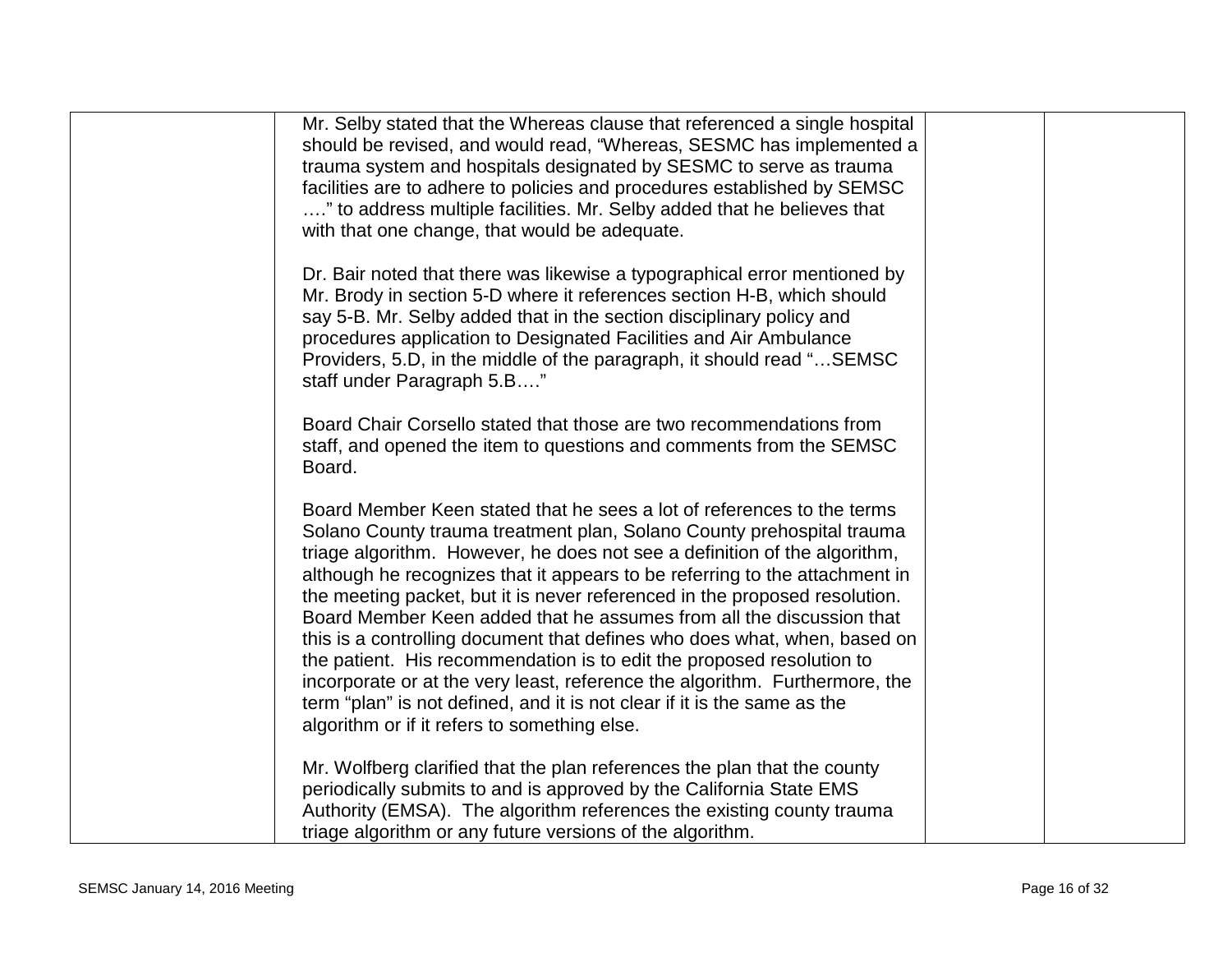| These documents were never intended to be attachments to the proposed<br>resolution. They were attachments to the SEMSC Board meeting packet<br>for the convenience of the Board Members. The primary reason these are<br>not recommended to be made attachments, and incorporating them word-<br>for-word into the resolution is because it is much more difficult to change a<br>resolution than an algorithm. The flexibility that has been drafted into the<br>proposed resolution by simply referencing the algorithm means that if the<br>algorithm changes in the future, the Board does not have to revise the<br>resolution because the resolution merely refers to the algorithm. If it were<br>to be incorporated into the resolution, a legal argument could be made<br>that any changes to the algorithm would have to be approved by the<br>SEMSC Board, which is not the typical degree of flexibility that is<br>commonly seen in algorithms and protocols. Mr. Wolfberg added that the<br>fact that the TTA was called by its specific name makes it clear what |  |
|----------------------------------------------------------------------------------------------------------------------------------------------------------------------------------------------------------------------------------------------------------------------------------------------------------------------------------------------------------------------------------------------------------------------------------------------------------------------------------------------------------------------------------------------------------------------------------------------------------------------------------------------------------------------------------------------------------------------------------------------------------------------------------------------------------------------------------------------------------------------------------------------------------------------------------------------------------------------------------------------------------------------------------------------------------------------------------|--|
| document is being referred to.<br>However, it is incumbent upon any future group of stakeholders that the<br>same specific name of this document is kept consistently so that it works<br>hand-in-hand with the resolution's provisions. The reason that the<br>algorithm was only referenced in the proposed resolution, instead of being<br>incorporated into it, is so that future changes would instantly be<br>implemented based on the algorithm, and not require deliberation or<br>approval by the SEMSC Board.                                                                                                                                                                                                                                                                                                                                                                                                                                                                                                                                                          |  |
| County Counsel was asked if there is a suggestion that can be<br>incorporated into the existing language of the proposed resolution to<br>address the concern, or whether the Board should work through the rest of<br>the document, and wait for staff to bring back a clean document for<br>adoption.<br>County Counsel stated it is likely a simple fix, as usually a document will<br>say "incorporated by reference" and this is not stated in the proposed<br>resolution.                                                                                                                                                                                                                                                                                                                                                                                                                                                                                                                                                                                                  |  |
|                                                                                                                                                                                                                                                                                                                                                                                                                                                                                                                                                                                                                                                                                                                                                                                                                                                                                                                                                                                                                                                                                  |  |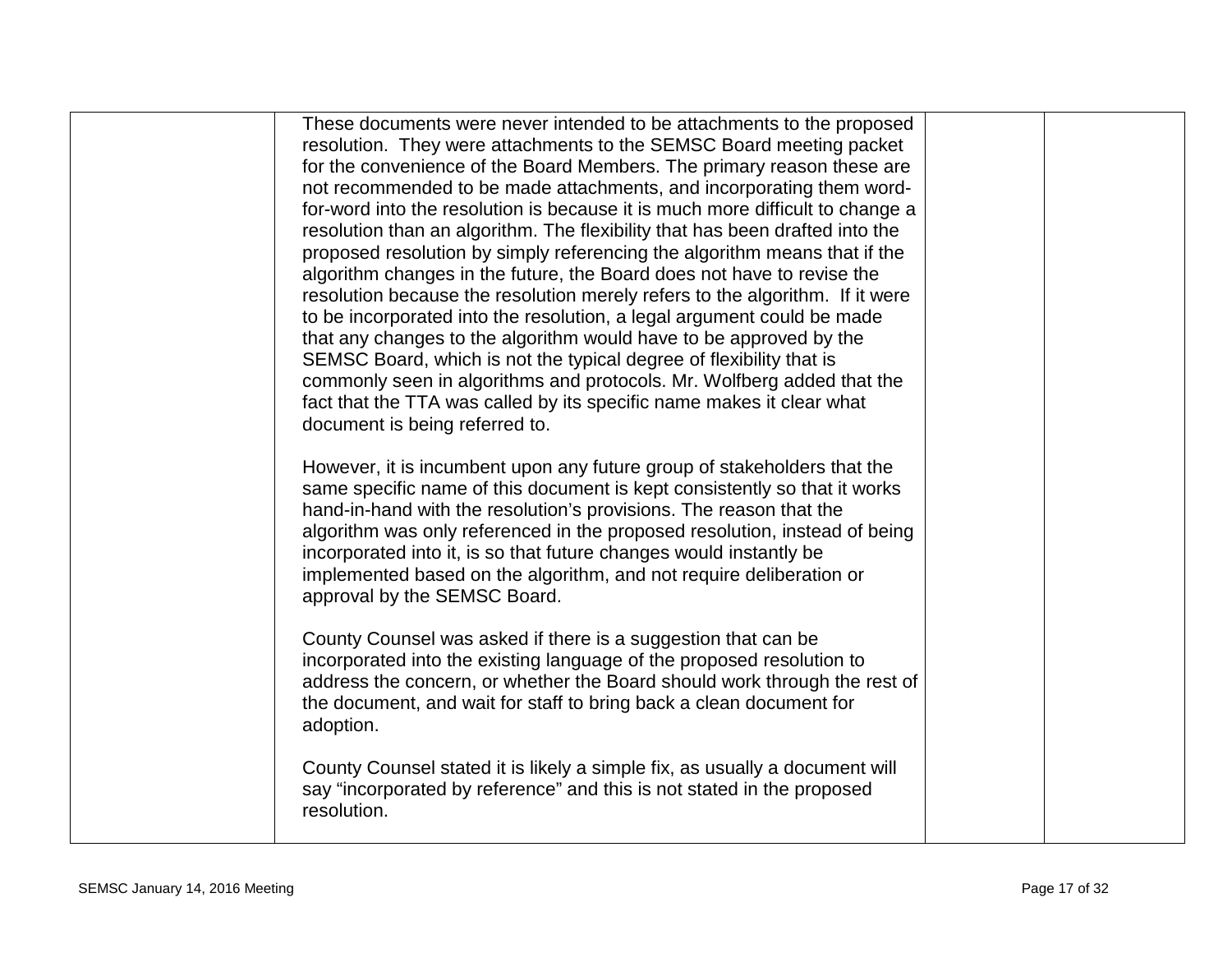| Staff will work on the language to make it more clear, and either bring the<br>document back, or the SEMSC Board can give staff the authority to work<br>on the language and finalize it with the understanding of what the intention<br>is.                                                                                                                                                                                                                                                                                                                                                                                                                                                                                                                                                                                                                                                                                                                                                                       |  |
|--------------------------------------------------------------------------------------------------------------------------------------------------------------------------------------------------------------------------------------------------------------------------------------------------------------------------------------------------------------------------------------------------------------------------------------------------------------------------------------------------------------------------------------------------------------------------------------------------------------------------------------------------------------------------------------------------------------------------------------------------------------------------------------------------------------------------------------------------------------------------------------------------------------------------------------------------------------------------------------------------------------------|--|
| Board Chair Corsello asked if there were other Board comments or<br>questions as to the proposed resolution, the public comments, or<br>response to comments so that the Board can decide on how to proceed.                                                                                                                                                                                                                                                                                                                                                                                                                                                                                                                                                                                                                                                                                                                                                                                                       |  |
| Board Member Velasquez inquired about the Level III trauma center<br>definition on the proposed resolution, and stated that while he<br>understands why it was left out, he would prefer that it is added to the<br>document.                                                                                                                                                                                                                                                                                                                                                                                                                                                                                                                                                                                                                                                                                                                                                                                      |  |
| Mr. Selby offered that on page four, trauma center is defined, and it simply<br>gives a definition of all levels of trauma center designation (I, II, III or IV) or<br>Level I or II pediatric trauma center designated by a LEMSA. However, a<br>definition of a Level III trauma center can be added if the Board so wishes.                                                                                                                                                                                                                                                                                                                                                                                                                                                                                                                                                                                                                                                                                     |  |
| Board Chair Corsello inquired as to the will of the Board on this matter.<br>Board Member Djavaherian added that he would prefer that the definition<br>of a Level III trauma center be included, especially in this environment<br>where there is some contention on the definitions, and some confusion on<br>what it means to be designated by LEMSA versus verified by the<br>American College of Surgeons (ACS). Board Member Rusch added that<br>she does not think this is necessary, but if it will be added the definition of<br>a Level I should be added as well, and include regulatory language for<br>both Level I and Level III. Board Member Keen added that he agrees that<br>there is some level of contention in this county about designation versus<br>verification, and he believes that they both at least deserve definition. He<br>sees no harm in adding the definition, and many whereas clauses do not<br>control but they are there to provide clarity. Furthermore, even though they |  |
| do not provide any influence today, they could in the future.                                                                                                                                                                                                                                                                                                                                                                                                                                                                                                                                                                                                                                                                                                                                                                                                                                                                                                                                                      |  |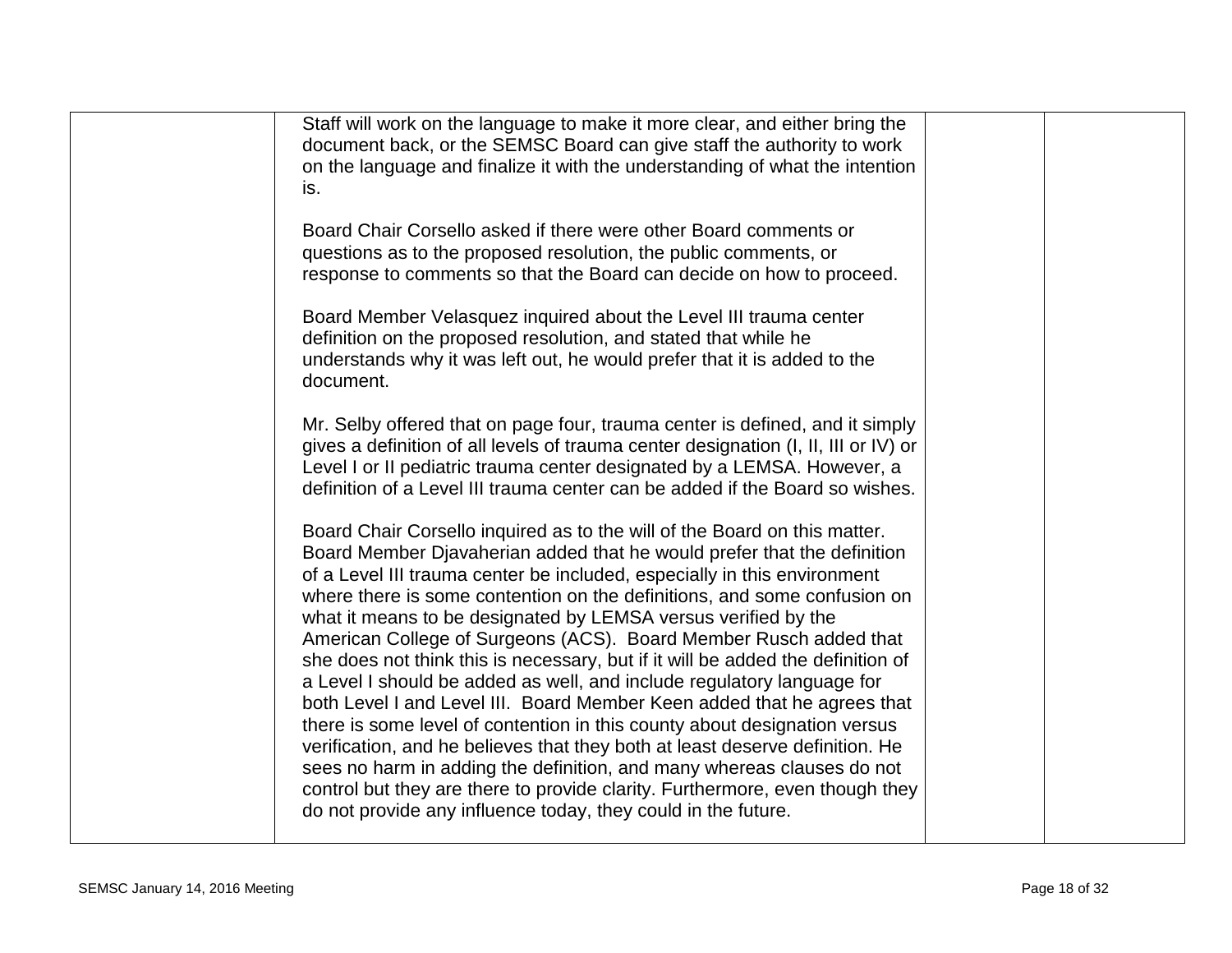| Board Member Watson stated that he agrees that he would like to add the<br>definitions for all four trauma designations even if the county does not<br>currently have a Level IV center.<br>Board Chair Corsello stated that there is a policy decision included in the<br>proposed resolution that has not yet been discussed in detail that deals<br>with the trauma base station. It was added that it is important the SESMC<br>Board understands what they are being asked to approve.                                                                                                                                                                                                                                                                                                                                                                                                                                                                                                                                                                                                                                                                                 |  |
|-----------------------------------------------------------------------------------------------------------------------------------------------------------------------------------------------------------------------------------------------------------------------------------------------------------------------------------------------------------------------------------------------------------------------------------------------------------------------------------------------------------------------------------------------------------------------------------------------------------------------------------------------------------------------------------------------------------------------------------------------------------------------------------------------------------------------------------------------------------------------------------------------------------------------------------------------------------------------------------------------------------------------------------------------------------------------------------------------------------------------------------------------------------------------------|--|
| Mr. Wolfberg responded that the policy choice reflected by the stakeholder<br>input is that if the patient meets the criteria to go to a Level I or II trauma<br>center, anytime the EMS transporting agency believes that they require<br>base contact, it should make base at the Level II trauma center. It does<br>not mean that the prehospital providers must make base for every Level I<br>or Level II patient. It simply means that if there is a situation where they<br>believe they need base consultation, and it is for a Level I or II patient,<br>they would obtain advice from the Level II center. Requiring that the<br>prehospital providers make base at the Level II trauma center when base<br>consult is needed, does not mean they have to make base for every Level<br>I or Level II patient. Lastly, Mr. Wolfberg added that the Level II center<br>issuing base instructions can direct transport to something other than the<br>Level II center. This does not interfere with the clinical decision-making;<br>rather it means that we want to concentrate the requisite number of Level<br>Il base contact in the designated Level II center. |  |
| Board Chair Corsello, asked if there are any additional questions on this<br>policy choice on the proposed resolution. Board Member Keen stated that<br>the TTA, which was discussed earlier, was not a part of the proposed<br>resolution, appears to say something totally different from what was just<br>explained by the consultant. Mr. Wolfberg explained that to the extent that<br>the algorithm as it currently exists is in conflict with the proposed<br>resolution, the algorithm would have to be amended because the<br>resolution would supersede the algorithm.                                                                                                                                                                                                                                                                                                                                                                                                                                                                                                                                                                                            |  |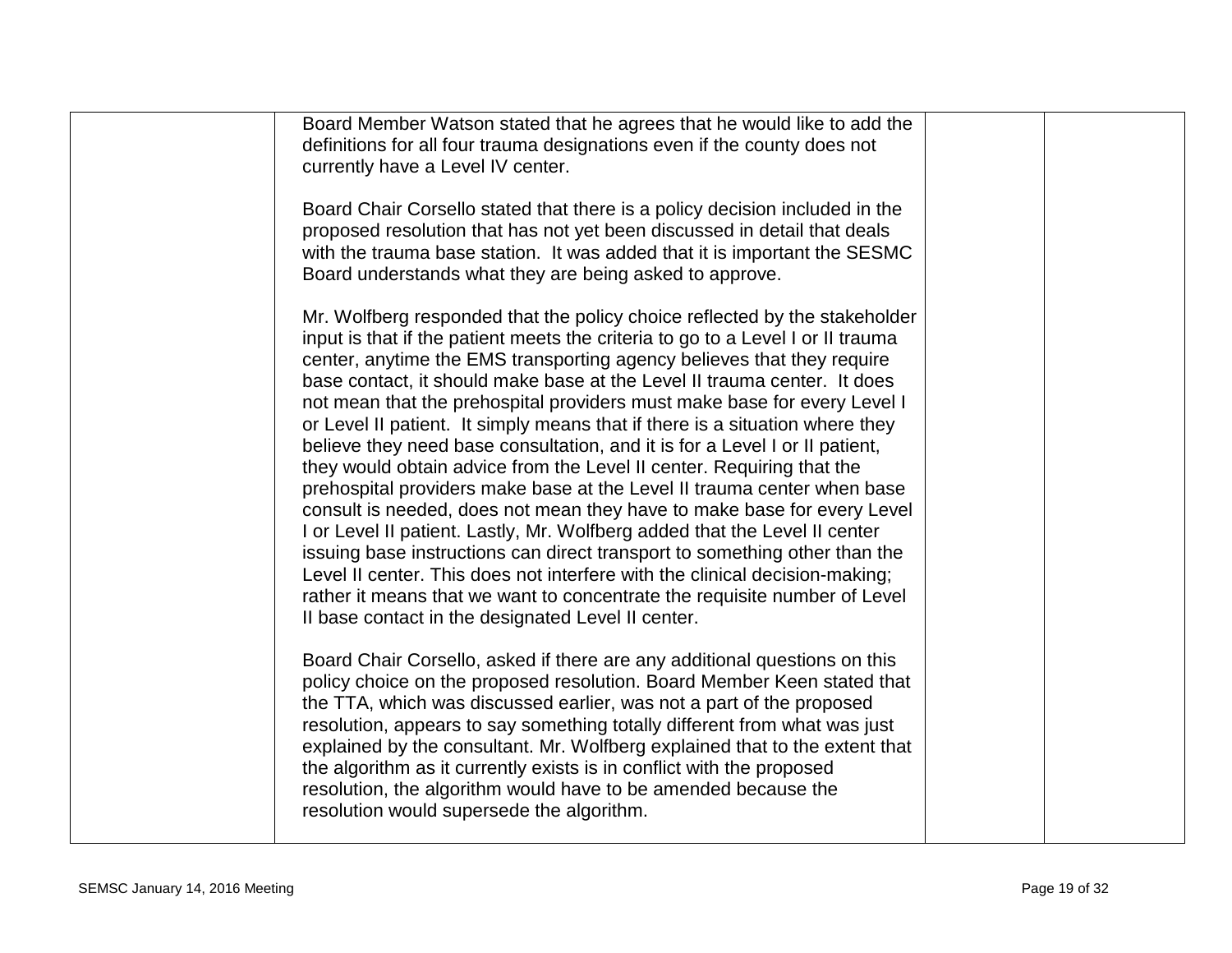| One purpose of writing the proposed resolution was for the SEMSC Board        |  |
|-------------------------------------------------------------------------------|--|
| to direct certain basic requirements for the trauma system, and               |  |
| corresponding policies and protocols would have to be changed if              |  |
| necessary. If the resolution is adopted, the algorithm would require a        |  |
| change as far as trauma base contact for Level I and II patients, but it      |  |
| would not necessarily result in any change in how those destination           |  |
| decisions are currently being made because the trauma base could direct       |  |
| those patients as clinically appropriate.                                     |  |
|                                                                               |  |
| It was added that the Board clearly has the discretion to adopt the           |  |
| resolution, and staff would have to work on amendments to the algorithm.      |  |
| It was also pointed out that there is a provision in the resolution for it to |  |
| take effect in 60 days following the adoption so there would be sufficient    |  |
| time to make those necessary changes to policies, procedures, and             |  |
| protocols. As it would not be immediately effective, there would be an        |  |
| opportunity to amend the algorithm and then roll it out with the EMS          |  |
| providers and facilities.                                                     |  |
|                                                                               |  |
| Board Chair Corsello summarized the changes, which includes two               |  |
| technical corrections, one was a misstatement in the whereas clause; the      |  |
| second was the mistake in section 5.D. The majority of the members            |  |
| would like to see the definitions expanded since the proposed resolution is   |  |
|                                                                               |  |
| supposed to be a stand-alone document that makes reference to an              |  |
| algorithm that still needs to be amended if the resolution is adopted.        |  |
| Lastly, with regards to the FAA regulations under 3.D, Board Chair            |  |
| Corsello inquired if it is necessary to add language that clarifies that the  |  |
| LEMSA does not regulate flight operations, for instance, the requirements     |  |
| of how a helicopter or airplane operates. Mr. Wolfberg replied that in        |  |
| section 3.D, by more generally stating that the document does not intend      |  |
| to conflict with FAA regulations, covers what was just said. The language     |  |
| was intentionally kept more general to say that we recognize FAA              |  |
| regulations govern in this area, and nothing in the resolution is intended to |  |
| regulate an area that the LEMSA is not allowed to regulate. This in           |  |
| essence is what 3.D already states.                                           |  |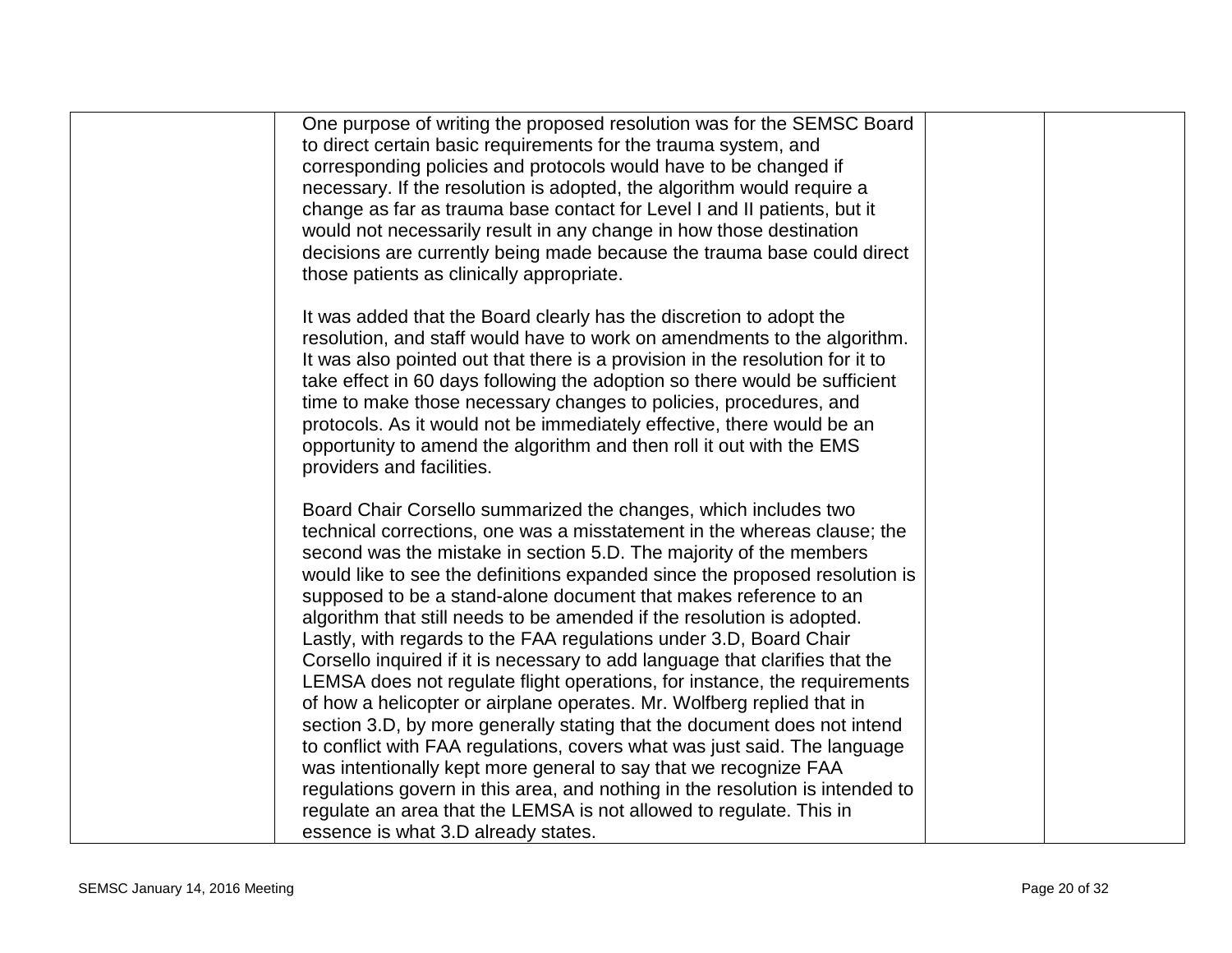| Board Chair Corsello stated that it does not sound like there would be any<br>changes required in section 3.D.                                                                                                                                                                                                                                                                                                                                                                                                                                                                                                                                                                                                                                                                                                                                                                                                                                                                                                                                                                                             |  |
|------------------------------------------------------------------------------------------------------------------------------------------------------------------------------------------------------------------------------------------------------------------------------------------------------------------------------------------------------------------------------------------------------------------------------------------------------------------------------------------------------------------------------------------------------------------------------------------------------------------------------------------------------------------------------------------------------------------------------------------------------------------------------------------------------------------------------------------------------------------------------------------------------------------------------------------------------------------------------------------------------------------------------------------------------------------------------------------------------------|--|
| Board Chair Corsello asked the members of the Board if they are<br>comfortable passing a resolution that needs some changes or if they<br>prefer the document be sent back to staff.                                                                                                                                                                                                                                                                                                                                                                                                                                                                                                                                                                                                                                                                                                                                                                                                                                                                                                                       |  |
| Board Member Watson asked for clarification on whether the existing<br>algorithm will be changed. Mr. Selby replied that if the resolution is<br>adopted by the Board as written, staff will modify the algorithm to ensure<br>that for Level I and Level II trauma patients, when base contact is<br>required, prehospital providers would have to contact the designated Level<br>II trauma center. It was clarified by Board Chair Corsello that the algorithm<br>in the meeting packets is not being approved by the Board, but rather it is<br>the existing algorithm which was included in the package merely for<br>reference of the Board. This algorithm is the one currently being used by<br>prehospital providers.                                                                                                                                                                                                                                                                                                                                                                             |  |
| Board Member Keen inquired as to when the existing algorithm was<br>revised, as the document before them indicates it was last revised in<br>2011. He observed that this document does not seem to be amended<br>frequently if this is the case. Mr. Selby concurred. Board Member Keen<br>stated that one reason provided for not incorporating the algorithm into the<br>resolution was that it was cumbersome because if the algorithm had to be<br>revised it would have to go through the Board. However, it does not seem<br>to be frequently changed. Mr. Selby replied that the California EMS<br>Authority is currently working on the state's trauma plan, and they are<br>looking at imposing changes upon LEMSAs. As such Solano EMS<br>anticipates that there may be requirements to make some modifications in<br>the not too distant future. However, it is difficult to say how long it could<br>take, whether it would take months or years as they have been working on<br>it for quite some time. This is why it is preferable not to incorporate the<br>algorithm into the resolution. |  |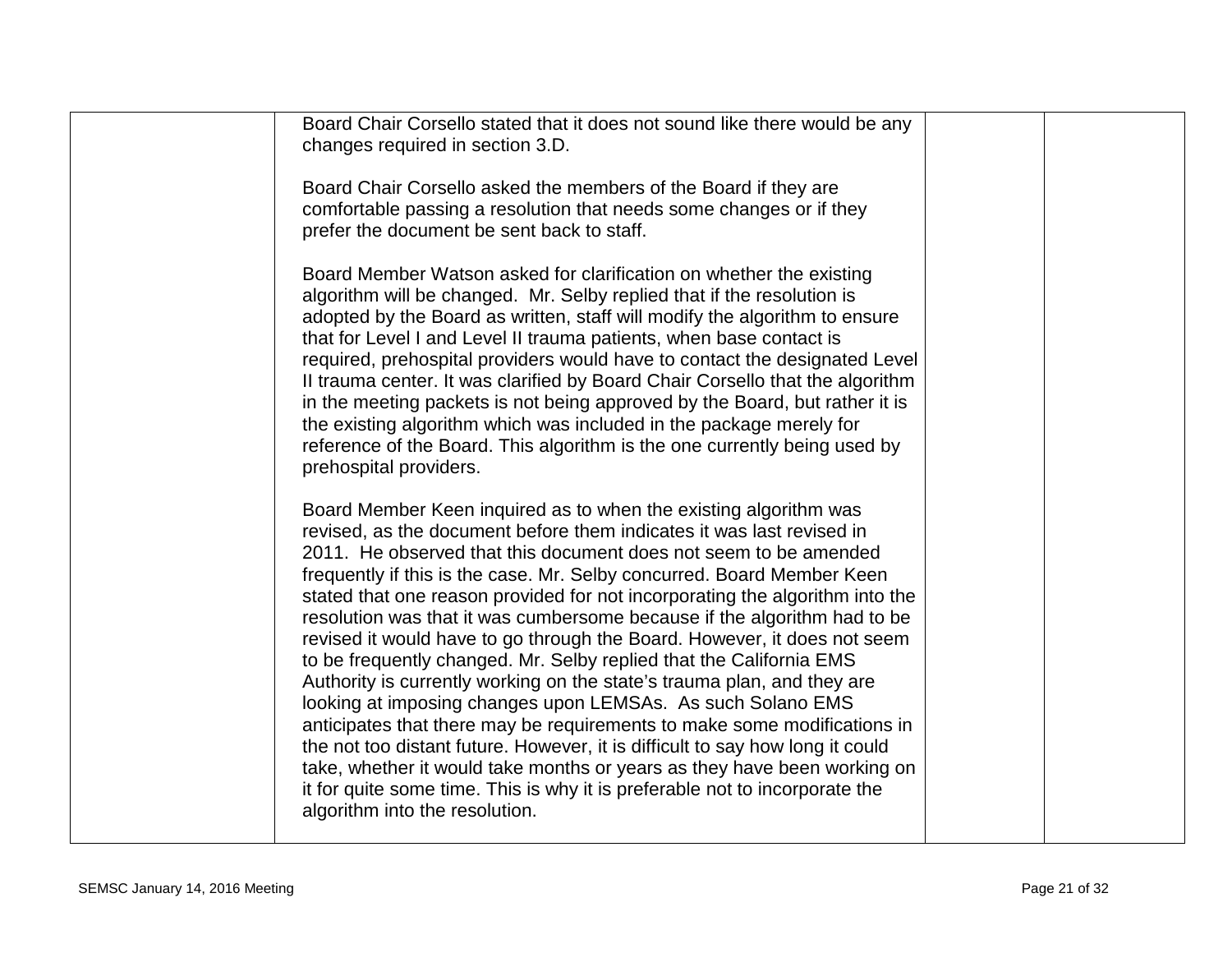| Board Member Watson agreed, adding that when he left California EMSA<br>in 2005, there were matters they were dealing with then that have still not<br>been taken care of. Board Member Keen stated that what he is hearing is<br>that if the algorithm were to be incorporated into the resolution the Board<br>would have to come back and modify the resolution if the changes coming<br>from the state require changes to the algorithm. Mr. Selby stated that this<br>is correct, adding that if the changes were adopted into the Health and<br>Safety Code or the California Code of Regulations, LEMSAs would be<br>expected to comply. The SEMSC Board meets quarterly so it could<br>require calling a special meeting of the Board where a quorum would be<br>required, or we would be operating outside the legal realm if there were<br>changes to the algorithm that would be necessary, and if this were part of<br>the resolution, our law in Solano County would be in conflict with the state<br>law at that point. |  |
|---------------------------------------------------------------------------------------------------------------------------------------------------------------------------------------------------------------------------------------------------------------------------------------------------------------------------------------------------------------------------------------------------------------------------------------------------------------------------------------------------------------------------------------------------------------------------------------------------------------------------------------------------------------------------------------------------------------------------------------------------------------------------------------------------------------------------------------------------------------------------------------------------------------------------------------------------------------------------------------------------------------------------------------|--|
| Board Chair Corsello stated that the process SEMSC uses for resolutions<br>is stakeholder engagement, with at least a couple of meetings, a draft that<br>is sent out for comments, before it comes to the Board; Board Chair<br>Corsello inquired if this was the same process used for the algorithm. Mr.<br>Selby explained that the algorithm was developed at the Physicians'<br>Forum, and it took many months to get it developed. Board Chair Corsello<br>further asked if the Board was required to adopt each of them as some<br>sort of resolution like the one before them today, including the algorithm,<br>or whether the algorithm is not under the purview of the Board. Mr. Selby<br>replied that the algorithm was under the purview of Physicians' Forum and<br>that was how it was adopted. The EMS Medical Director and<br>Administrator were delegated authority to adopt the protocols and policies<br>on behalf of the Board.                                                                                |  |
| Board Chair Corsello inquired from Mr. Wolfberg on whether there was<br>language that he can suggest that would satisfy the Board Members that<br>the proposed resolution makes reference to the most recent adopted<br>algorithm so that it is not an attachment, and recognizing that the<br>algorithm may be revised over time.                                                                                                                                                                                                                                                                                                                                                                                                                                                                                                                                                                                                                                                                                                    |  |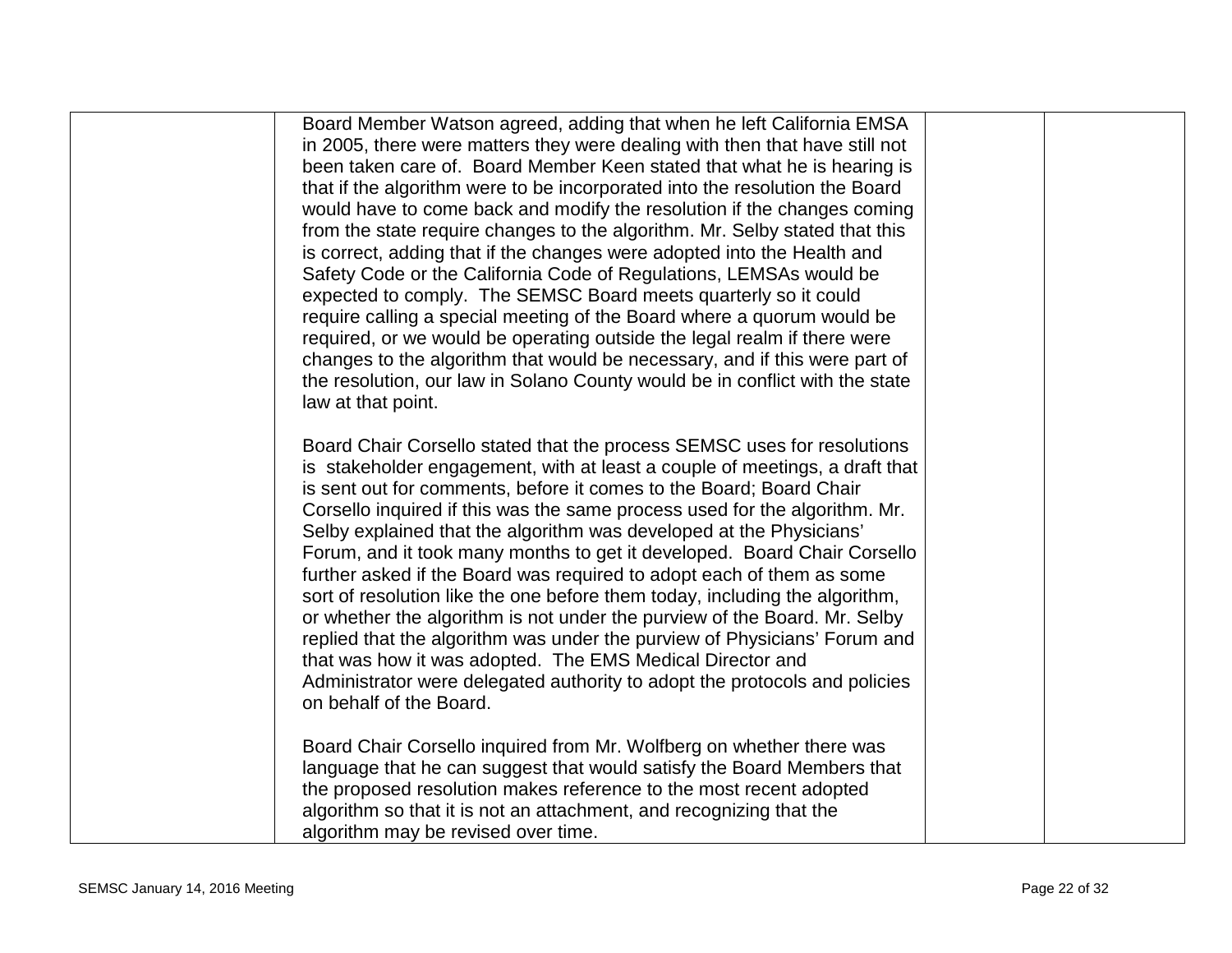| Mr. Wolfberg replied that the proposed resolution can certainly be made<br>clearer. However, he believes that it is necessarily implied that anytime a<br>document is referenced in a resolution it is referencing the most current<br>one, particularly when it is a sub-regulatory document. Mr. Wolfberg<br>clarified that the page presented to the SEMSC Board for approval that<br>referenced the algorithm was not drafted as part of the resolution. It does<br>not mean that the Board is adopting the algorithm, but is there merely as<br>reference material for the Board. That said, he added that the easiest fix<br>is to add a definition of Solano County Prehospital Trauma Triage<br>Algorithm, and state that it is the most current version in effect, as<br>approved by the EMS Medical Director. Board Chair Corsello stated that<br>the Board Members agree with this change.<br>Board Member Djavaherian stated that his preference would be to change<br>the term "critical trauma patient" to critical Level I or II trauma patient" for<br>clarification. Board Member Djavaherian further inquired as to how this<br>resolution affects the process of data collection stating that feedback<br>received from Physicians' Forum seems to indicate that the information<br>received may not always be the most helpful in determining how well the<br>county and the system is managing the various patients needing care,<br>whether trauma, STEMI, etc. Board Member Djavaherian inquired as to<br>whether this is the proper forum to discuss perhaps putting into this<br>resolution what that data would look like, and whether it can explicitly state<br>who oversees the direction of that data. Currently there is an EMS quality<br>improvement program referred to in the proposed resolution in section<br>2.A.4. "The A Base Hospital and an Alternative Base Station shall develop<br>and implement, in cooperation with other EMS system participants, a<br>Hospital-specific written EMS quality improvement program in accordance<br>with the Emergency Medical Services Quality Improvement Program<br>Model Guidelines." Board Member Djavaherian indicated that even as a<br>member of Physicians' Forum, it is unclear what those guidelines are, and<br>would prefer that those data be overseen by Physicians' Forum where<br>they actually have to make decisions on matters such as the algorithm. |  |  |
|---------------------------------------------------------------------------------------------------------------------------------------------------------------------------------------------------------------------------------------------------------------------------------------------------------------------------------------------------------------------------------------------------------------------------------------------------------------------------------------------------------------------------------------------------------------------------------------------------------------------------------------------------------------------------------------------------------------------------------------------------------------------------------------------------------------------------------------------------------------------------------------------------------------------------------------------------------------------------------------------------------------------------------------------------------------------------------------------------------------------------------------------------------------------------------------------------------------------------------------------------------------------------------------------------------------------------------------------------------------------------------------------------------------------------------------------------------------------------------------------------------------------------------------------------------------------------------------------------------------------------------------------------------------------------------------------------------------------------------------------------------------------------------------------------------------------------------------------------------------------------------------------------------------------------------------------------------------------------------------------------------------------------------------------------------------------------------------------------------------------------------------------------------------------------------------------------------------------------------------------------------------------------------------------------------------------------------------------------------------------------------------------------------------------------------------------------------|--|--|
|                                                                                                                                                                                                                                                                                                                                                                                                                                                                                                                                                                                                                                                                                                                                                                                                                                                                                                                                                                                                                                                                                                                                                                                                                                                                                                                                                                                                                                                                                                                                                                                                                                                                                                                                                                                                                                                                                                                                                                                                                                                                                                                                                                                                                                                                                                                                                                                                                                                         |  |  |
|                                                                                                                                                                                                                                                                                                                                                                                                                                                                                                                                                                                                                                                                                                                                                                                                                                                                                                                                                                                                                                                                                                                                                                                                                                                                                                                                                                                                                                                                                                                                                                                                                                                                                                                                                                                                                                                                                                                                                                                                                                                                                                                                                                                                                                                                                                                                                                                                                                                         |  |  |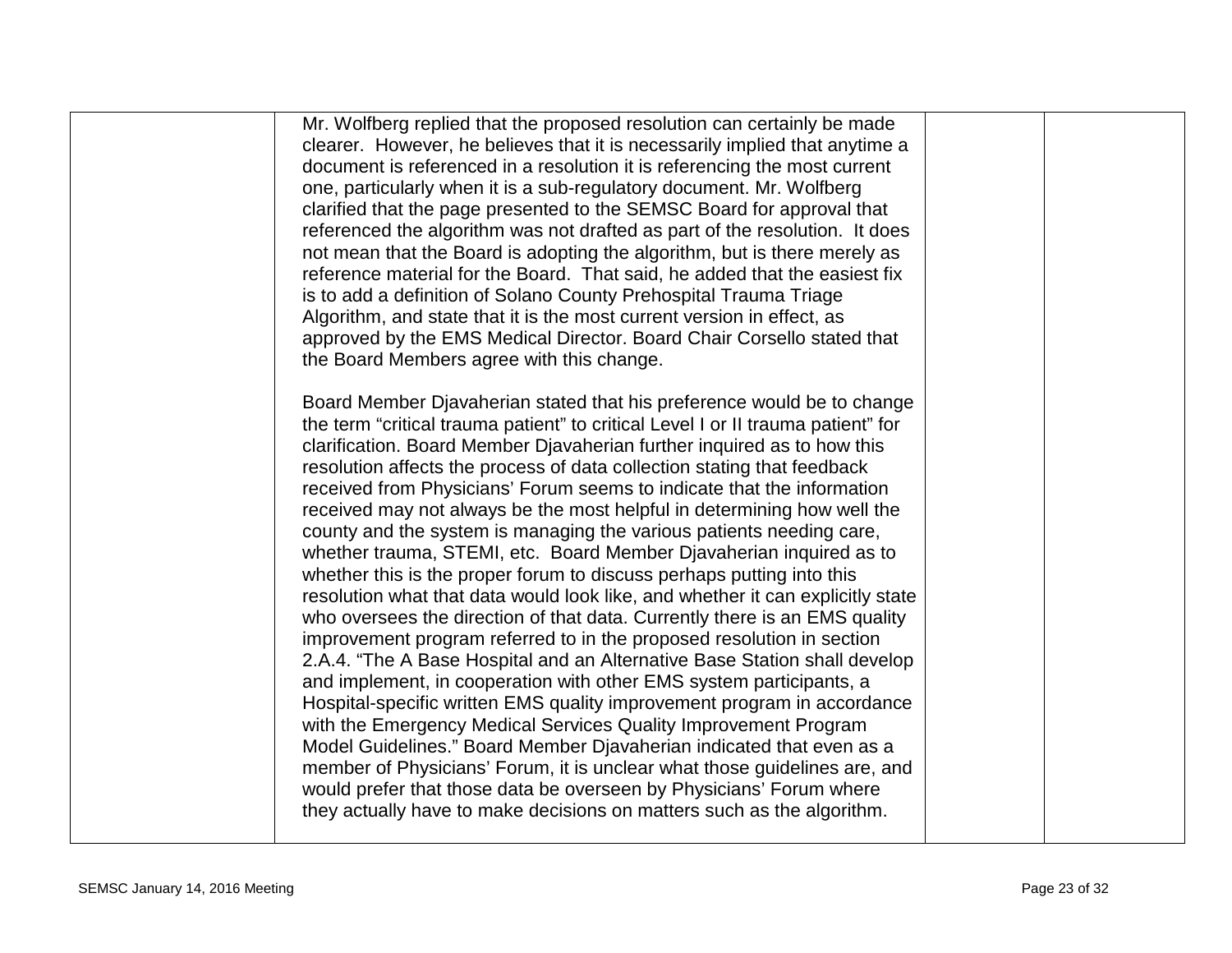| It was added that if this resolution would empower them even more, he<br>would prefer that they have more control over the information they receive<br>versus leaving it to the base hospital or the back-up base hospital to<br>determine, and asked for input from the EMS Medical Director.                                                                                                                                                                                                                                                                                                                                                                                                                                                                                                                                                                  |  |
|-----------------------------------------------------------------------------------------------------------------------------------------------------------------------------------------------------------------------------------------------------------------------------------------------------------------------------------------------------------------------------------------------------------------------------------------------------------------------------------------------------------------------------------------------------------------------------------------------------------------------------------------------------------------------------------------------------------------------------------------------------------------------------------------------------------------------------------------------------------------|--|
| Dr. Bair agreed that more data is preferable, and as Board Member<br>Djavaherian is aware, the EMS Agency has been struggling a little bit with<br>the give and take, as well as the time required to extract the data. Dr. Bair<br>stated that he is all for the group being better informed through utilizing<br>good timely data; however he is unclear on whether being explicit and<br>drafting this into the resolution is the best way to go.                                                                                                                                                                                                                                                                                                                                                                                                            |  |
| Board Member Djavaherian commented that it seems that the purpose of<br>the resolution is to empower a more centralized system to manage the<br>local EMS system. If this is so, perhaps it is the right time to empower the<br>physicians and medical directors in Physicians' Forum to receive<br>information and determine what information is important and appropriate<br>for them to receive.                                                                                                                                                                                                                                                                                                                                                                                                                                                             |  |
| Mr. Wolfberg stated that section 4.B of the proposed resolution says the<br>Designated Facilities and Air Ambulance Providers (those being regulated<br>by this resolution) shall satisfy data collection and reporting requirements<br>applicable to them established by SEMSC policy. So whatever process<br>the county staff uses to develop those policy level guidelines on data<br>collection would include input from the Physicians' Forum and other<br>stakeholders. Mr. Wolfberg added that section 4.C was added as<br>requested, pointing out that data was the first comment made at the first<br>stakeholders meeting. The stakeholders asked that there be no<br>overlapping data set, that the county would not develop data sets that<br>were completely divorced from existing data sets required by ACS, or the<br>State EMS authority, etc. |  |
|                                                                                                                                                                                                                                                                                                                                                                                                                                                                                                                                                                                                                                                                                                                                                                                                                                                                 |  |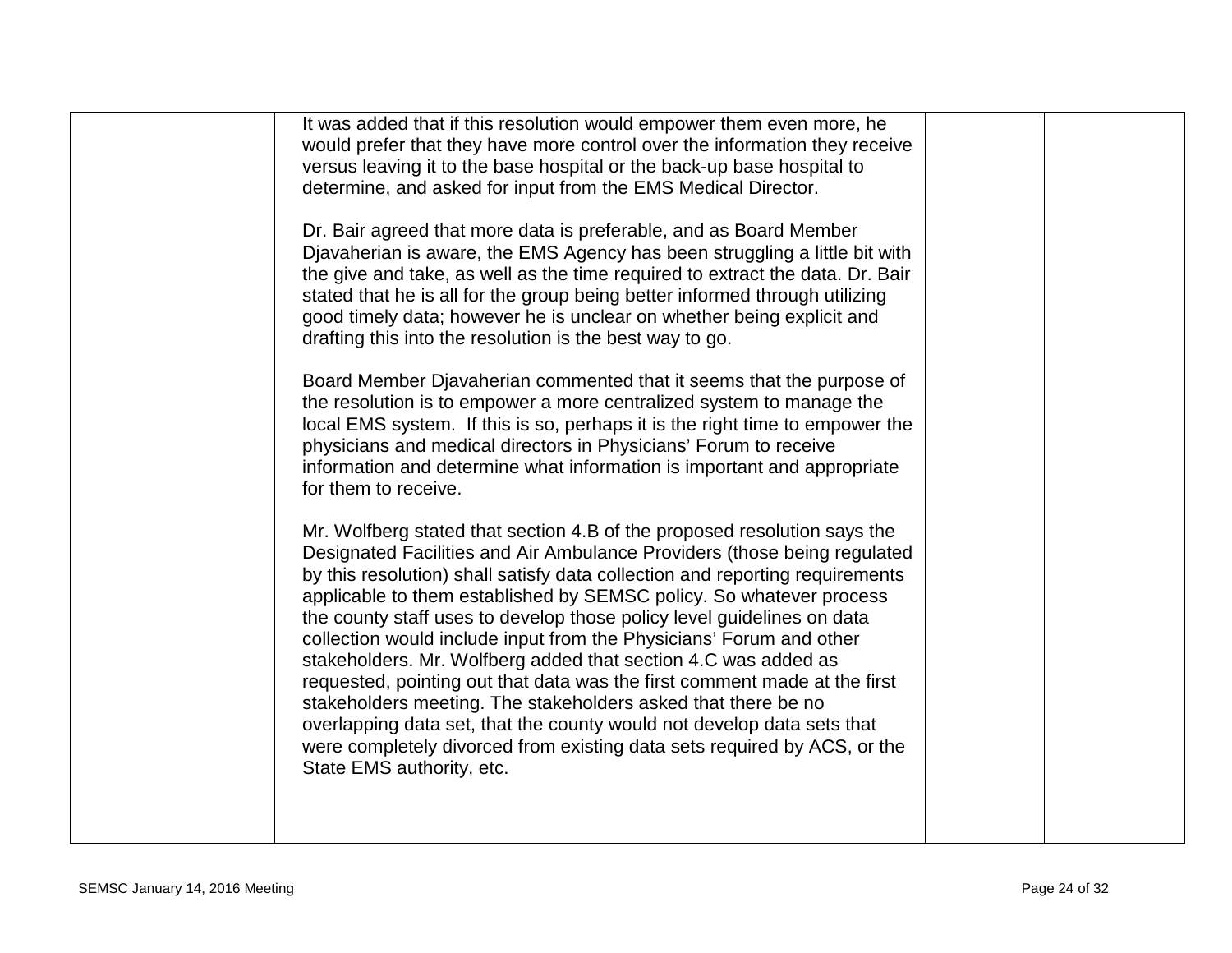| This section was added to assure the stakeholders that it was not the<br>county's intent to implement duplicate data reporting requirements where<br>we had our own data set in the county, and a different set was reported to<br>the state or to National EMS Information System (NEMSIS), etc.                                                                                                                                                                                                                                                                                                                                                                                                                                                                                                                                                                                                                                                                                                                                           |  |
|---------------------------------------------------------------------------------------------------------------------------------------------------------------------------------------------------------------------------------------------------------------------------------------------------------------------------------------------------------------------------------------------------------------------------------------------------------------------------------------------------------------------------------------------------------------------------------------------------------------------------------------------------------------------------------------------------------------------------------------------------------------------------------------------------------------------------------------------------------------------------------------------------------------------------------------------------------------------------------------------------------------------------------------------|--|
| Mr. Wolfberg added that Board Member Djavaherian's comments are best<br>addressed by the fact that however those policies are developed, staff<br>would include the physicians as stakeholders in working on the<br>development of those data requirements within the confines of the existing<br>data sets that already have to be reported to various entities to avoid<br>duplication. Mr. Wolfberg stated he is confident that the provisions already<br>drafted accommodate Board Member Djavaherian's concerns.                                                                                                                                                                                                                                                                                                                                                                                                                                                                                                                       |  |
| Board Chair Corsello observed that the resolution is designed, as<br>described by Mr. Wolfberg, to be more general, and the comment by<br>Board Member Djavaherian is one where staff needs to make a<br>commitment to look at data and engage the stakeholders such as<br>Physicians' Forum. If the Board would like staff to look at data and work<br>with Physicians' Forum as part of a project this year, it would be a<br>worthwhile project. Board Member Djavaherian agreed that this will work,<br>as the current policy is somewhat opaque and needs to be fixed; adding<br>that the data received in Physicians' Forum is likewise opaque and not<br>helpful. It was added if part of this resolution would empower that group to<br>come together and determine what information is received from base<br>station, it would be very helpful. Board Chair Corsello observed that the<br>comments also indicate that staff needs to spend some time looking at<br>what is working and not working, and make some recommendations. |  |
| Board Member Djavaherian added that his third comment is how<br>paramedics determine when to call the back-up base station, as it was<br>unclear to him after reading the resolution. The resolution states that this<br>should be done if the base station is unavailable, however, he would<br>imagine that the base station should always be available.                                                                                                                                                                                                                                                                                                                                                                                                                                                                                                                                                                                                                                                                                  |  |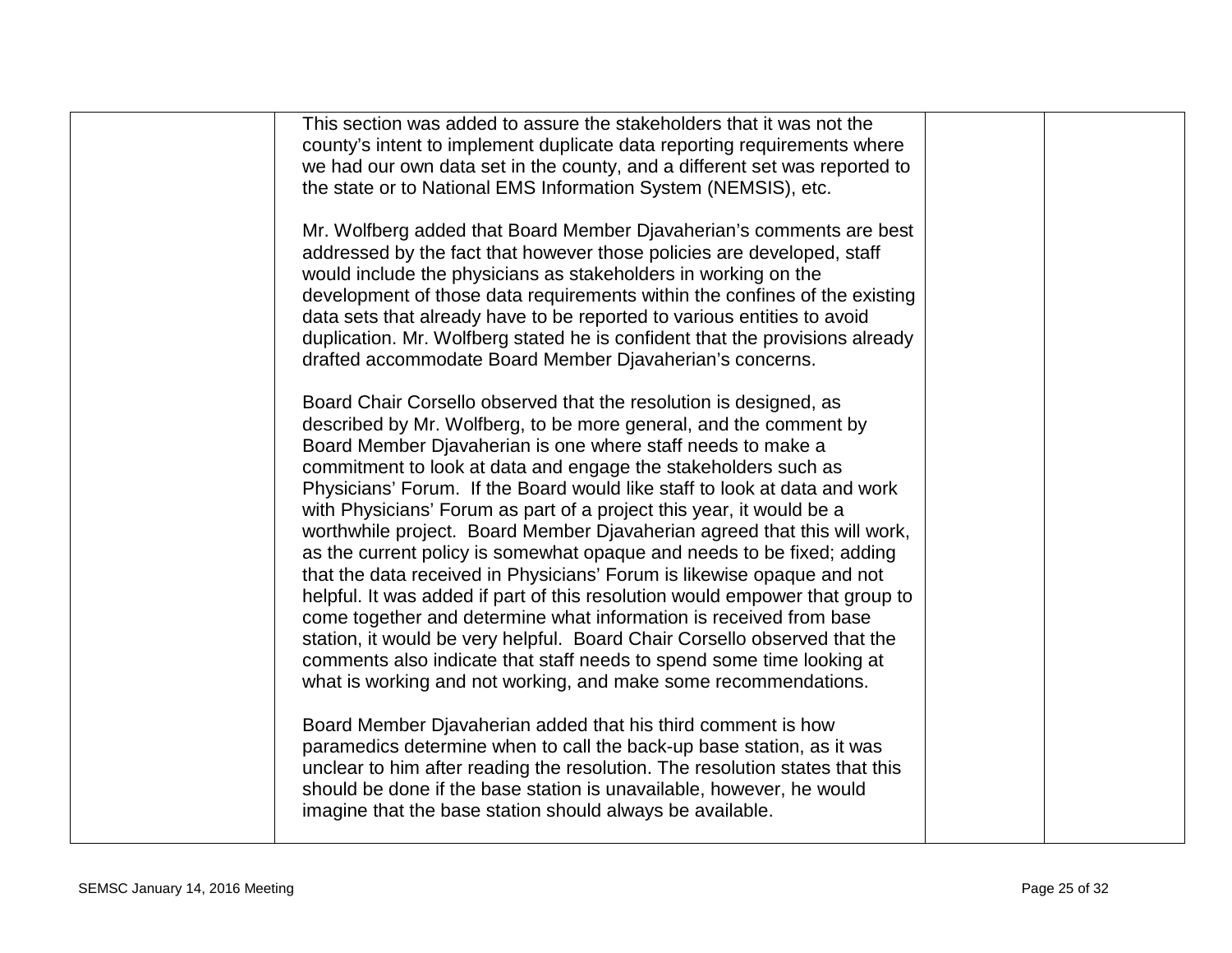| Board Member Djavaherian further inquired as to what the workflow would<br>be in this case. Mr. Selby replied that this might happen if the<br>communication system goes down, and prehospital providers cannot<br>communicate with the hospital. This has actually happened in the past<br>where the county had to utilize alternative base stations. Disasters would<br>be another example.                                                                                                                                                                                                                                                                                                                                                                                                                                                                                              |  |
|--------------------------------------------------------------------------------------------------------------------------------------------------------------------------------------------------------------------------------------------------------------------------------------------------------------------------------------------------------------------------------------------------------------------------------------------------------------------------------------------------------------------------------------------------------------------------------------------------------------------------------------------------------------------------------------------------------------------------------------------------------------------------------------------------------------------------------------------------------------------------------------------|--|
| Board Chair Corsello added that there are a number of recommended<br>edits to the resolution, and inquired if the Board would prefer to send the<br>resolution back to staff to make changes, or if they would be comfortable<br>delegating to staff to make changes and the Board blessing the resolution<br>in concept.                                                                                                                                                                                                                                                                                                                                                                                                                                                                                                                                                                  |  |
| Board Member Keen stated that he would like to see the edits made<br>before taking any action on the proposed resolution. Board Member<br>Watson agreed and added that he appreciated Board Member<br>Diavaherian's comments about data collection, which is very important for<br>the State EMS Authority right now. Board Member Watson inquired as to<br>what would be the repercussion if there is a delay in the approval of this<br>resolution. Mr. Selby speculated that the enforcement of the designation<br>agreements at this time is limited. The only ramification based on the<br>current agreements is the revocation of the designation. There are no<br>other alternatives for the EMS Agency to take, there was no reference as<br>to how improvements can be made, which is why permission was<br>requested from the Board to work on creating this resolution in 2014. |  |
| Board Chair Corsello observed that the Board would prefer to see a clean<br>resolution, adding that the next regularly scheduled meeting is in April,<br>and inquired if there was a desire from the Board to meet sooner to finish<br>work on this resolution. County Counsel also reminded the Board that the<br>resolution provides for a 60-day implementation period after it is adopted.                                                                                                                                                                                                                                                                                                                                                                                                                                                                                             |  |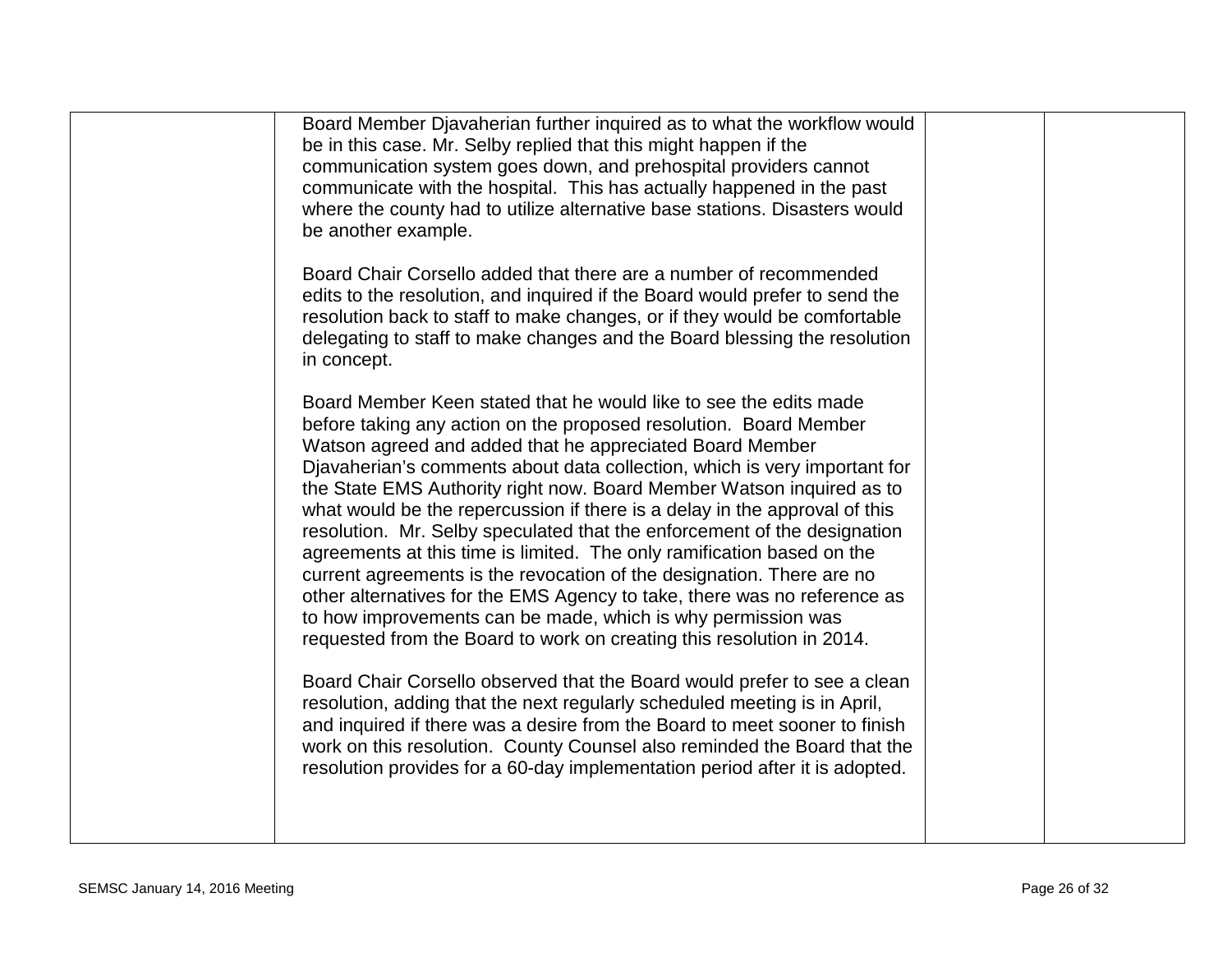| approve the resolution today, and the county has been operating for the<br>last two years under the same circumstances. Board Chair Corsello<br>stated that this matter will be brought back to the Board in April, and<br>hopes that Mr. Wolfberg is available at this time to complete this project.                                                                                                                                                                                                                                                                                                                                                                                                                                                                     |                                                                      |  |
|----------------------------------------------------------------------------------------------------------------------------------------------------------------------------------------------------------------------------------------------------------------------------------------------------------------------------------------------------------------------------------------------------------------------------------------------------------------------------------------------------------------------------------------------------------------------------------------------------------------------------------------------------------------------------------------------------------------------------------------------------------------------------|----------------------------------------------------------------------|--|
| Board Chair Corsello requested that the changes be made and sent out<br>with sufficient time, to try and avoid another round of comments or<br>mistakes. In addition, it was added that perhaps it is possible to have a<br>draft of the new algorithm be included. County Counsel stated that once<br>the draft is sent back, if the Board Members had any questions or<br>concerns on the proposed resolution, these should be directed towards<br>County Counsel instead of discussing among themselves so as not to<br>violate the Brown Act. Board Chair Corsello stated that the Board<br>appreciates all the comments, and this matter will be taken up again at the<br>next meeting.                                                                               |                                                                      |  |
| c. Chief Velasquez stated that as the Fire Chiefs Representative, he would<br>like to avoid any conflict of interest or the appearance of any conflict he<br>would like to recuse himself from this portion of the meeting by leaving the<br>room.                                                                                                                                                                                                                                                                                                                                                                                                                                                                                                                         |                                                                      |  |
| Board Chair Corsello asked Mr. Selby to introduce this agenda item. Mr.<br>Selby stated that in July 2015, the Public Private Partnership (PPP) Fire<br>Departments requested that a modification be made to the First Response<br>Advanced Life Support (ALS) Non-Transport Services Agreement, which<br>is an exhibit to the PPP Agreement. Specifically, the request was to<br>remove or amend language in section 7 of the agreement to allow for<br>member cities to present the concept of implementing a first responder fee<br>to their respective city councils for discussion and/or approval. This was<br>discussed at the last SEMSC Board Meeting and staff was asked to<br>collect some associated data, conduct research, and report back to this<br>Board. |                                                                      |  |
|                                                                                                                                                                                                                                                                                                                                                                                                                                                                                                                                                                                                                                                                                                                                                                            | Board Member Keen stated that he does not see a compelling reason to |  |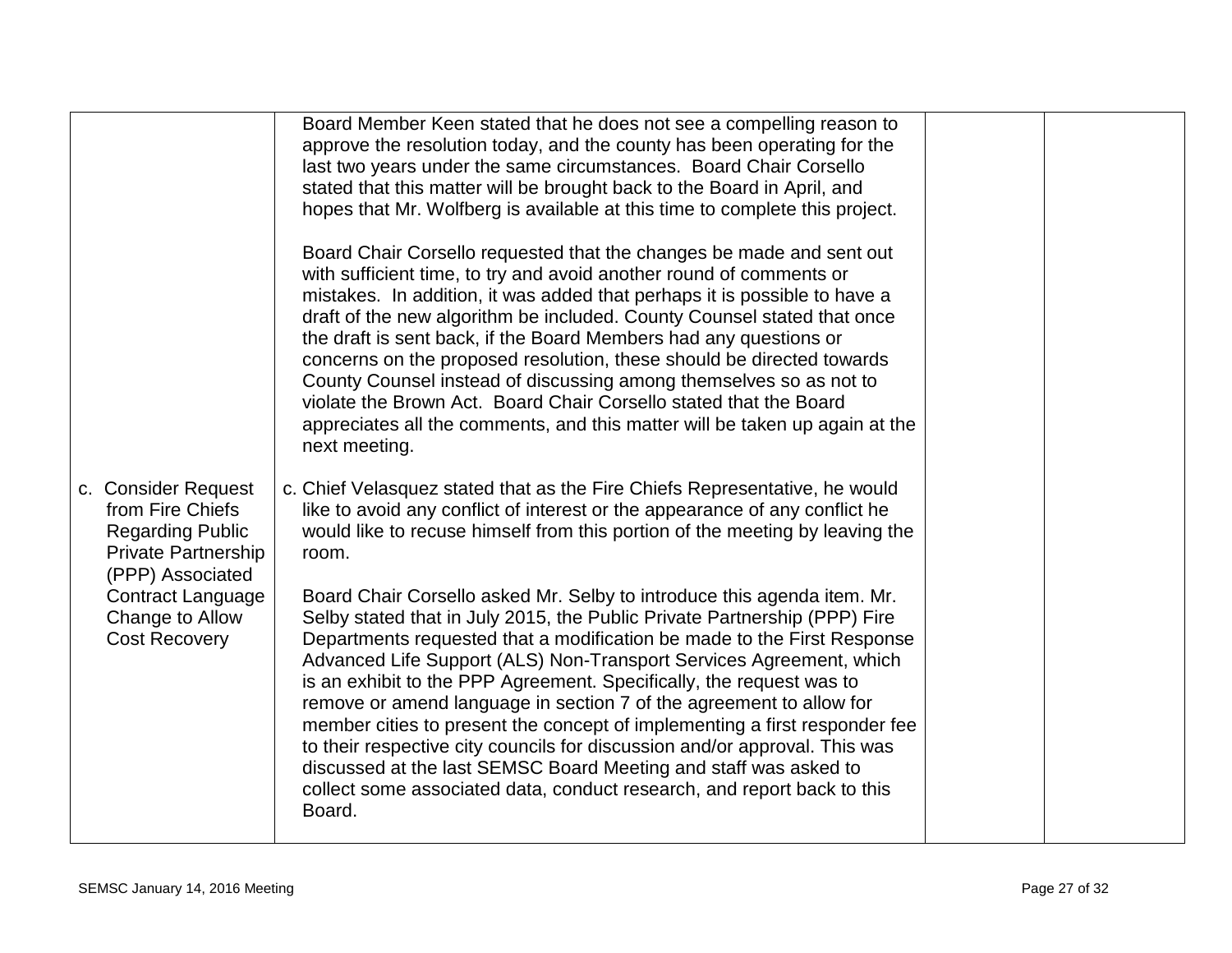| Andrew Obando, the Associate EMS Administrator, prepared a                      |  |
|---------------------------------------------------------------------------------|--|
| presentation that outlines the findings and recommendations of Staff with       |  |
|                                                                                 |  |
| regard to this item.                                                            |  |
|                                                                                 |  |
| Mr. Obando gave a slide presentation, and stated that the Fire Chiefs of        |  |
| the PPP member cities of Vallejo, Dixon, and Benicia, and the Deputy            |  |
| Chief of Fairfield have requested to amend or remove section 7 of the           |  |
| agreement for the First Response Advanced Life Support Non-Transport            |  |
|                                                                                 |  |
| Services Agreement or ALS Non-Transport Agreement. In coordination              |  |
| with Fire Chiefs of the PPP member cities, staff has gathered data at the       |  |
| request of the Board to consider the request. The ALS Non-Transport             |  |
| Agreement is incorporated into the PPP Agreement by reference as                |  |
| Exhibit B. In essence, section 7 prohibits the fire departments from            |  |
| charging a fee for providing ALS services. It has been stated by the Fire       |  |
| Chiefs that this language restricts the ability of the fire departments to      |  |
| recover costs for the ALS services they provide; the decision to recover        |  |
|                                                                                 |  |
| costs is one better left to the individual cities. In considering this request, |  |
| staff has looked at some indicators before making a recommendation.             |  |
| One of the indicators reviewed was call volume for services provided by         |  |
| the fire departments. A slide was presented showing that there has been         |  |
| an average increase of 23% in call volume since 2010, when the PPP              |  |
| Agreement was signed. Mr. Obando added that of all the calls fire               |  |
| departments respond to, on average 70% are EMS calls. A chart was               |  |
| presented that compared total call volumes from 2010 and 2015. Vallejo          |  |
|                                                                                 |  |
| had an increase of 20.5%, Fairfield 28.9%, Benicia 17.4%, and Dixon             |  |
| 12.0%. Average EMS call volume has also increased by an average of              |  |
| 19.4% since the PPP Agreement was implemented, with Fairfield seeing            |  |
| the highest increase at almost 32%. Although Vallejo Fire has seen the          |  |
| lowest percentage increase (8.71%), the actual number of EMS calls rose         |  |
| by about 800 calls since 2010.                                                  |  |
|                                                                                 |  |
| A chart was also presented showing the total number of EMS calls in 2010        |  |
|                                                                                 |  |
| and 2015 showing that all of the PPP cities experienced an increase in          |  |
| EMS call volume.                                                                |  |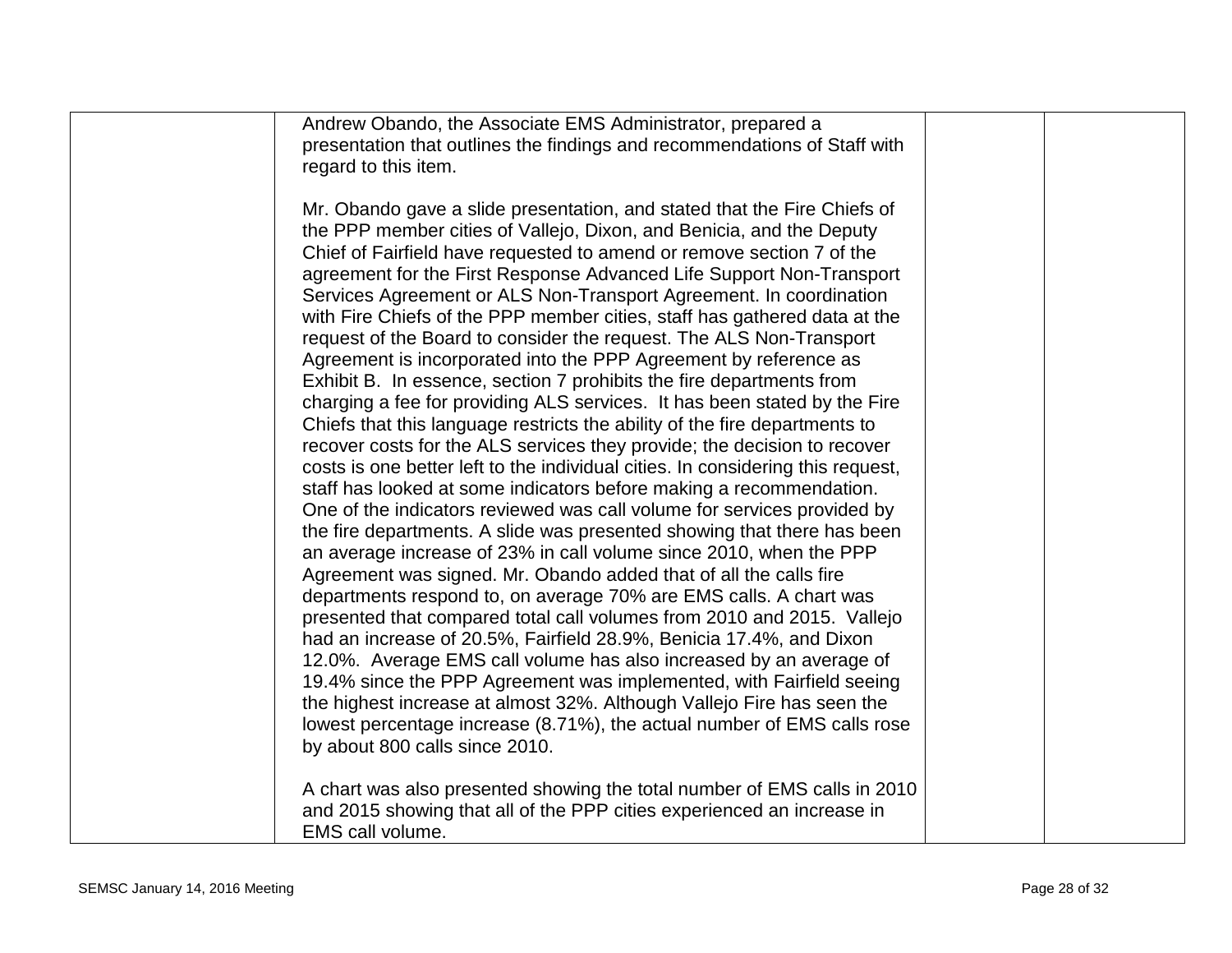| Mr. Obando explained that each of the PPP member cities also provide<br>ALS services to unincorporated areas of Solano County. The costs<br>associated with those calls are not supported by city tax revenues. These<br>particular calls have seen an uptick of 34.1% since 2010.                                                                                                                                                                                                                                                                                                                                                                                                                                                                     |  |
|--------------------------------------------------------------------------------------------------------------------------------------------------------------------------------------------------------------------------------------------------------------------------------------------------------------------------------------------------------------------------------------------------------------------------------------------------------------------------------------------------------------------------------------------------------------------------------------------------------------------------------------------------------------------------------------------------------------------------------------------------------|--|
| With the increase in EMS calls and services since 2010, PPP member<br>cities have increased the number of personnel trained as paramedics.<br>Personnel costs make up about 85% of the fire department's budget. The<br>average budget for personnel expenditures for the PPP fire departments<br>has increased by over \$1.6 million which translates into almost 13%<br>increase from 2010. The annual amount provided through the PPP<br>Agreement to support the costs of these services has remained the same.<br>The annual dollar allocation was determined in 2010, based on cost<br>savings for the exclusive ALS transport provider. As costs and services<br>have increased, the provider funding has not seen any increases or<br>indexes. |  |
| In an effort to establish an alternative cost recovery system, the member<br>city fire departments would like to explore the option of a First Responder<br>Fee to present to their respective cities for consideration. A First<br>Responder Fee or a similar fee has already been instituted in a number of<br>other agencies and municipalities in California. Health and Safety Code<br>13916 allows agencies to charge a fee to cover the costs of any service<br>provided, where no fee shall exceed the costs reasonably borne to provide<br>that service. A list of some of the agencies that are currently charging a<br>First Responder Fee or a similar fee was presented.                                                                  |  |
| In addition, East Contra Cost Fire Protection District recently went to their<br>board of directors to introduce a resolution to adopt a fee schedule that<br>would impose a First Responder Fee to recover the actual and reasonable<br>costs borne by the agency in providing emergency medical first responder<br>services to each person; that hearing is scheduled for February 1, 2016.                                                                                                                                                                                                                                                                                                                                                          |  |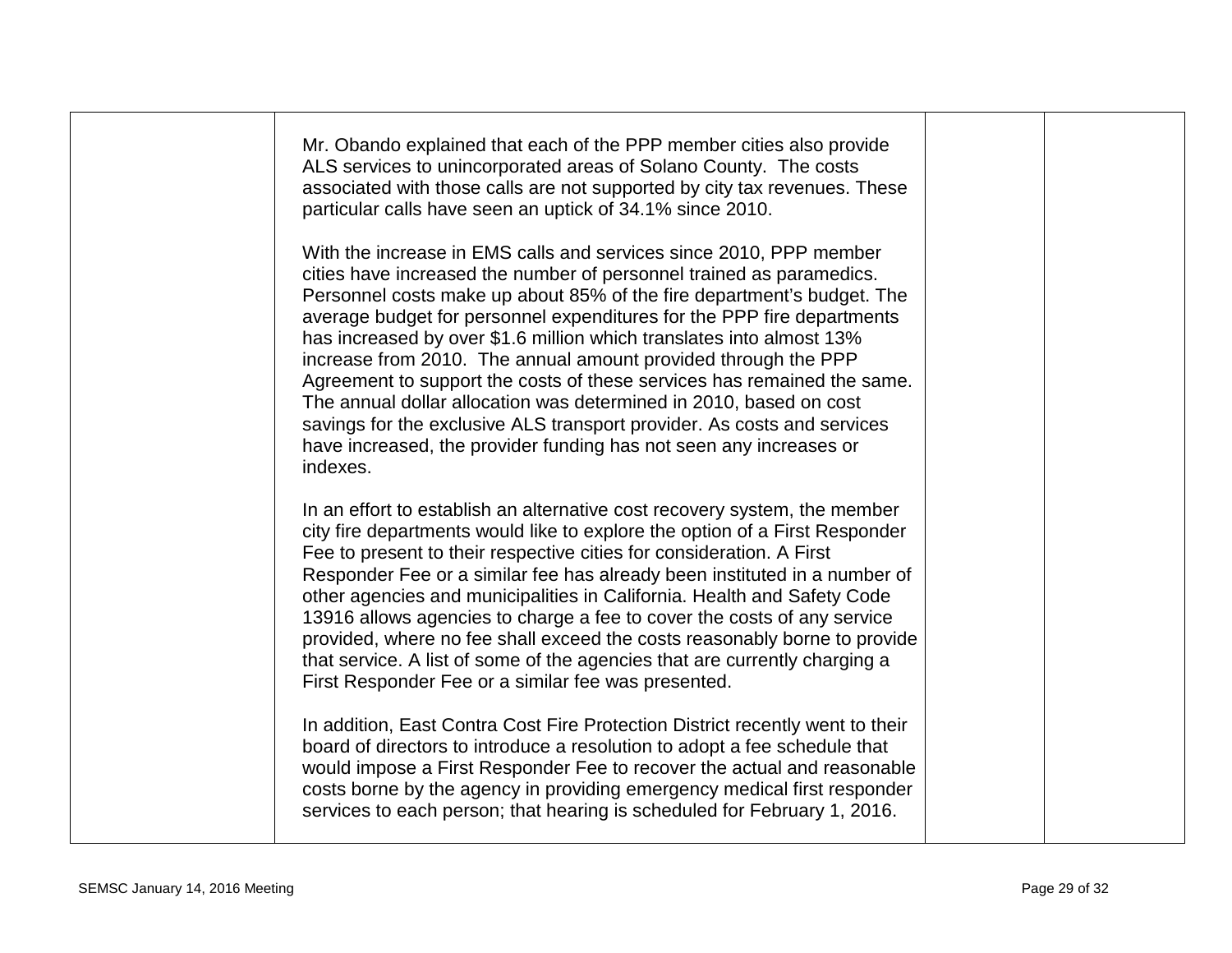| Since the data obtained supports the increase in call volume, and<br>increases in EMS services and costs, as well as an unchanged funding<br>stream through the PPP, staff supports and recommends the removal of<br>section 7 of the Agreement for First Response Advanced Life Support<br>Non-Transport Services to allow fire departments to bill a First Responder<br>Fee for documented, unrecovered costs not reimbursed through the Public<br>Private Partnership.                                                                                                                                                                                                                                                                                                                                                                                                                                                                                                                                                                                                                                                                                                                                                                                                                                                                                                                                                                                                                                                                                                                                                                              |  |
|--------------------------------------------------------------------------------------------------------------------------------------------------------------------------------------------------------------------------------------------------------------------------------------------------------------------------------------------------------------------------------------------------------------------------------------------------------------------------------------------------------------------------------------------------------------------------------------------------------------------------------------------------------------------------------------------------------------------------------------------------------------------------------------------------------------------------------------------------------------------------------------------------------------------------------------------------------------------------------------------------------------------------------------------------------------------------------------------------------------------------------------------------------------------------------------------------------------------------------------------------------------------------------------------------------------------------------------------------------------------------------------------------------------------------------------------------------------------------------------------------------------------------------------------------------------------------------------------------------------------------------------------------------|--|
| Board Member Rusch requested clarification, and asked if Medic<br>Ambulance is currently paying the first responders for these services. Mr.<br>Obando replied that Medic Ambulance provides an annual amount to the<br>fire departments as part of the PPP Agreement. Board Member Rusch<br>further inquired as to how the fee will be calculated, if it is based on actual<br>costs that are submitted from the fire departments, as she would like to<br>figure out what is reasonable. Board Member Rusch also wanted to find<br>out who the fire departments will actually bill, whether it is the insurance or<br>the individuals receiving services. Mr. Obando replied that the costs will<br>likely be determined by the PPP member cities' respective city councils.<br>Staff research seemed to indicate that fees are determined through a cost<br>allocation process for the services that are provided. In as far as who the<br>fire departments will bill, it will be the individual receiving services. Mr.<br>Selby added that his understanding is that if services are provided,<br>everyone receiving those services will have to be billed. However, based<br>on previous discussions with the fire departments, any indigents,<br>individuals unable to pay will not be sent over to collections for payment.<br>This area is likely not under the purview of the SEMSC Board. It was also<br>clarified that the focus of the previous discussions was pending legislation,<br>cost recovery, and the intent was to bill insurance services primarily. The<br>PPP Fire Chiefs nodded in agreement to this explanation. Mr. Selby |  |
| further explained that the PPP allocations received by the member fire<br>departments are based on cost savings to Medic Ambulance for the<br>response time that they do not have to meet. In other words, Medic's<br>response time is longer than what it would be otherwise. Those cost<br>savings are distributed back to the PPP fire departments.                                                                                                                                                                                                                                                                                                                                                                                                                                                                                                                                                                                                                                                                                                                                                                                                                                                                                                                                                                                                                                                                                                                                                                                                                                                                                                 |  |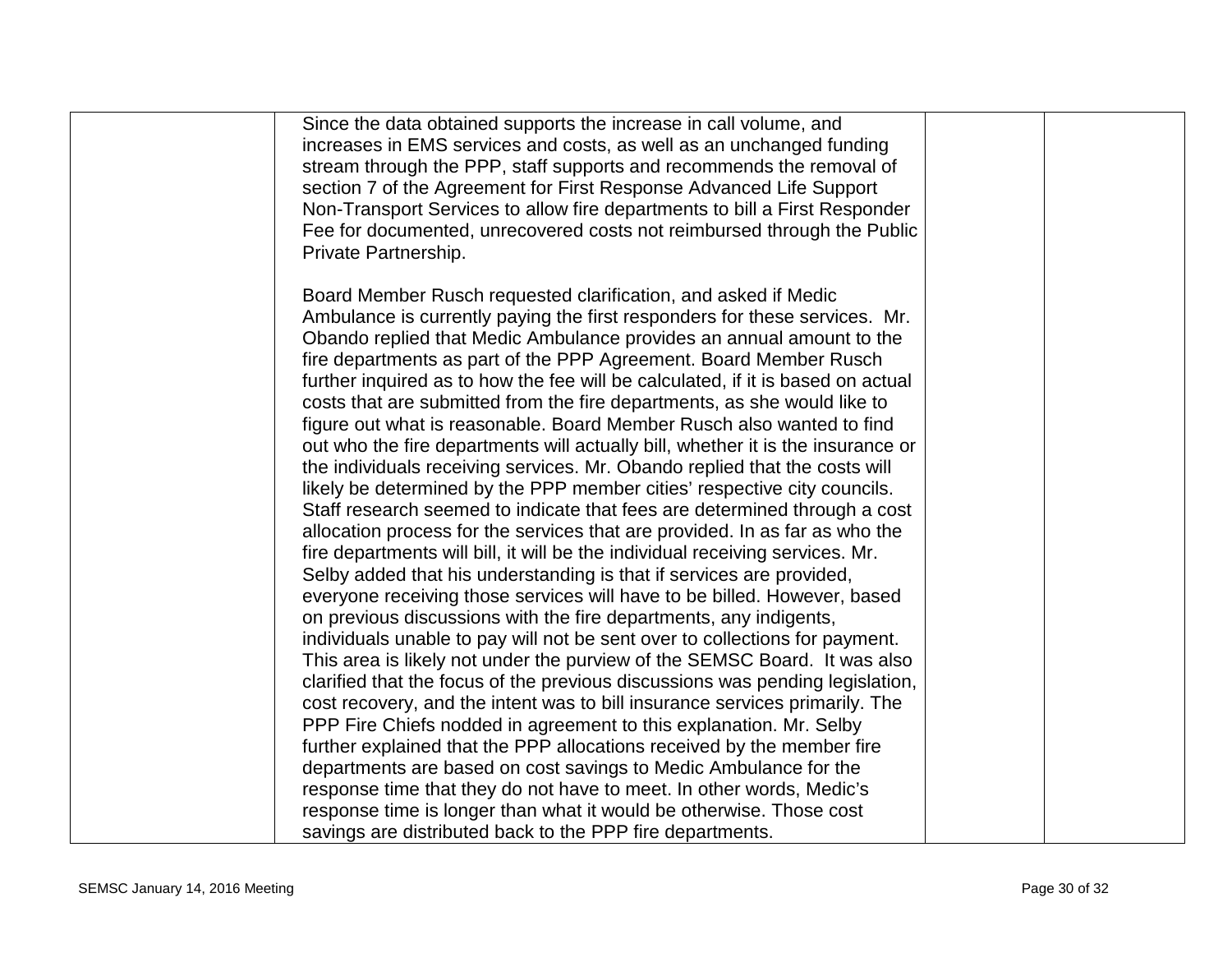|                        | The PPP member cities are going to continue to receive those PPP<br>allocations. Medic Ambulance's costs have increased similar to the fire<br>departments, with the same increases in salaries and equipment. The<br>PPP fire departments are looking to recoup some of those increases in<br>cost through the First Responder Fee.<br>Board Chair Corsello added that as a public entity, fire departments are<br>not allowed to make a profit. To the extent that the fire departments<br>continue to receive these pass through revenues, these are deducted from<br>their operating budgets before the net increase cost that is not recovered<br>can be calculated. This has to be done before a rate structure can be<br>established.<br>Dixon Fire Chief Aaron McAllister addressed the Board and stated that<br>they do not view this as a PPP issue but an issue in the ALS Non-<br>Transport Agreement. Chief McAllister added that there are fire<br>departments with ALS Non-Transport Agreements that are not part of the<br>PPP Agreement that may choose at some point to pursue the First<br>Responder Fee in order to recover costs as well. Neither the PPP<br>allocation nor the proposed fees that the fire departments are attempting<br>to recover would cover their costs entirely.<br>Board Chair Corsello summarized that the staff recommendation is that<br>the Board approve a change in the first responder agreement to remove<br>section 7.<br>Board Member Watson made the motion to remove section 7 of the<br>Agreement for First Response Advance Life Support Non-Transport<br>Agreement. Board Member Keen seconded. AYES: 5; NAYS: 0; |  |
|------------------------|------------------------------------------------------------------------------------------------------------------------------------------------------------------------------------------------------------------------------------------------------------------------------------------------------------------------------------------------------------------------------------------------------------------------------------------------------------------------------------------------------------------------------------------------------------------------------------------------------------------------------------------------------------------------------------------------------------------------------------------------------------------------------------------------------------------------------------------------------------------------------------------------------------------------------------------------------------------------------------------------------------------------------------------------------------------------------------------------------------------------------------------------------------------------------------------------------------------------------------------------------------------------------------------------------------------------------------------------------------------------------------------------------------------------------------------------------------------------------------------------------------------------------------------------------------------------------------------------------------------------------------------------------------------------------|--|
|                        | <b>ABSENT: 1; ABSTAIN: 1.</b>                                                                                                                                                                                                                                                                                                                                                                                                                                                                                                                                                                                                                                                                                                                                                                                                                                                                                                                                                                                                                                                                                                                                                                                                                                                                                                                                                                                                                                                                                                                                                                                                                                                |  |
| <b>Board Comments:</b> |                                                                                                                                                                                                                                                                                                                                                                                                                                                                                                                                                                                                                                                                                                                                                                                                                                                                                                                                                                                                                                                                                                                                                                                                                                                                                                                                                                                                                                                                                                                                                                                                                                                                              |  |
| a. Chairperson         | a. Board Chair has no comments.                                                                                                                                                                                                                                                                                                                                                                                                                                                                                                                                                                                                                                                                                                                                                                                                                                                                                                                                                                                                                                                                                                                                                                                                                                                                                                                                                                                                                                                                                                                                                                                                                                              |  |